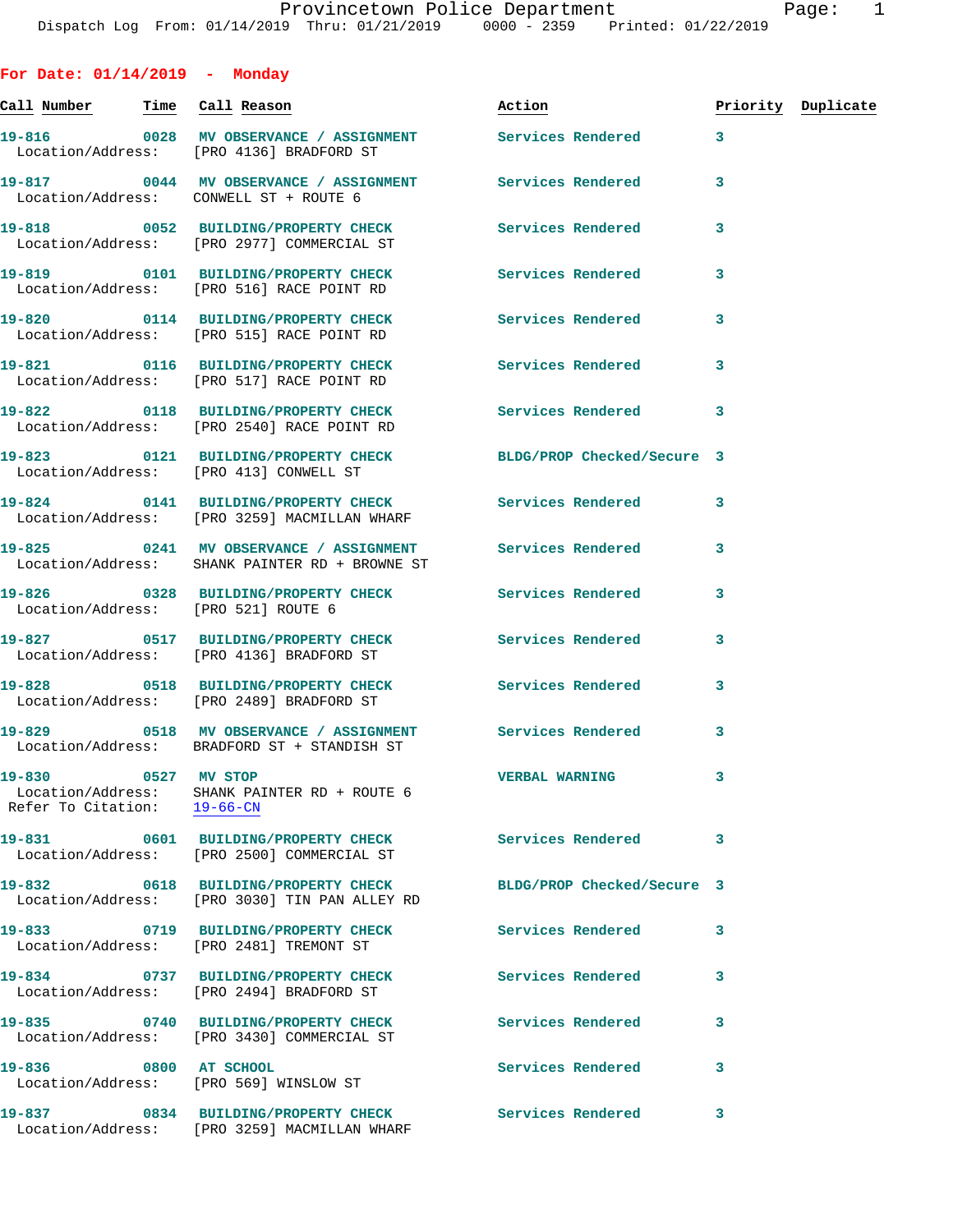|                                                                                              | 19-838 0838 PARK, WALK & TALK<br>Location/Address: [PRO 182] COMMERCIAL ST        | Services Rendered 3       |                         |
|----------------------------------------------------------------------------------------------|-----------------------------------------------------------------------------------|---------------------------|-------------------------|
|                                                                                              | 19-840 0857 PARK, WALK & TALK<br>Location/Address: [PRO 530] SHANK PAINTER RD     | Services Rendered 3       |                         |
|                                                                                              | 19-841 0858 MEDICAL EMERGENCY<br>Location/Address: [PRO 440] HARRY KEMP WAY       | Transported to Hospital 1 |                         |
|                                                                                              | 19-843 0913 PARK, WALK & TALK<br>Location/Address: [PRO 1778] SHANK PAINTER RD    | <b>Services Rendered</b>  | 3                       |
|                                                                                              | 19-844 0922 BUILDING/PROPERTY CHECK<br>Location/Address: [PRO 2483] COMMERCIAL ST | <b>Services Rendered</b>  | 3                       |
| Location/Address: [PRO 3222] ALDEN ST                                                        | $19-845$ 0952 PARK, WALK & TALK                                                   | <b>Services Rendered</b>  | $\overline{\mathbf{3}}$ |
| Location/Address: ROUTE 6 + SNAIL RD                                                         | 19-846 69956 MV OBSERVANCE / ASSIGNMENT Services Rendered 3                       |                           |                         |
|                                                                                              | 19-849 1042 MEDICAL EMERGENCY<br>Location/Address: [PRO 440] HARRY KEMP WAY       | Transported to Hospital 1 |                         |
|                                                                                              | 19-851 1059 MEDICAL EMERGENCY<br>Location/Address: [PRO 440] HARRY KEMP WAY       | Transported to Hospital 1 |                         |
|                                                                                              | 19-853 1116 PARK, WALK & TALK<br>Location/Address: [PRO 2474] BRADFORD ST         | Services Rendered 3       |                         |
| 19-854 1145 MV STOP<br>Location/Address: HARRY KEMP WAY<br>Refer To Citation: 19-67-CN       |                                                                                   | <b>VERBAL WARNING</b>     | 3                       |
|                                                                                              | 19-855 1201 BUILDING/PROPERTY CHECK<br>Location/Address: [PRO 2977] COMMERCIAL ST | Services Rendered 3       |                         |
| 19-856 1217 LOST PROPERTY                                                                    | Location/Address: [PRO 3176] COMMERCIAL ST                                        | <b>SPOKEN TO</b>          | 3                       |
|                                                                                              | 19-857 1245 MEDICAL EMERGENCY<br>Location/Address: [PRO 1466] COMMERCIAL ST       | PATIENT REFUSAL 1         |                         |
|                                                                                              | Location/Address: [PRO 1008] NELSON AVE                                           | Transported to Hospital 1 |                         |
| 19-859 1418 HAZARDS<br>Location/Address: BRADFORD ST                                         |                                                                                   | Could Not Locate 2        |                         |
|                                                                                              | 19-861 1453 SERVICE CALL - POLICE<br>Location/Address: [PRO 569] WINSLOW ST       | No Action Required        | 3                       |
| 19-862 1502 MV STOP                                                                          | Location/Address: [PRO 3296] SHANK PAINTER RD<br>Refer To Citation: 19-68-CN      | <b>VERBAL WARNING</b>     | 3                       |
| Location/Address: [PRO 3440] ROUTE 6                                                         | 19-864 1745 MV OBSERVANCE / ASSIGNMENT No Action Required 3                       |                           |                         |
| 19-865 1755 FOLLOW UP                                                                        | Location/Address: [PRO 1349] COMMERCIAL ST                                        | SPOKEN TO                 | $\overline{a}$          |
| 19-866 1810 MV STOP<br>Location/Address: ROUTE 6 + HOWLAND ST<br>Refer To Citation: 19-69-CN |                                                                                   | <b>VERBAL WARNING</b>     | 3                       |
| 19-868<br>Location/Address: ROUTE 6                                                          | 1849 TRAFFIC CONTROL                                                              | Services Rendered         | $\mathbf{3}$            |
| 19-869                                                                                       | 1902 BUILDING/PROPERTY CHECK Services Rendered                                    |                           | 3                       |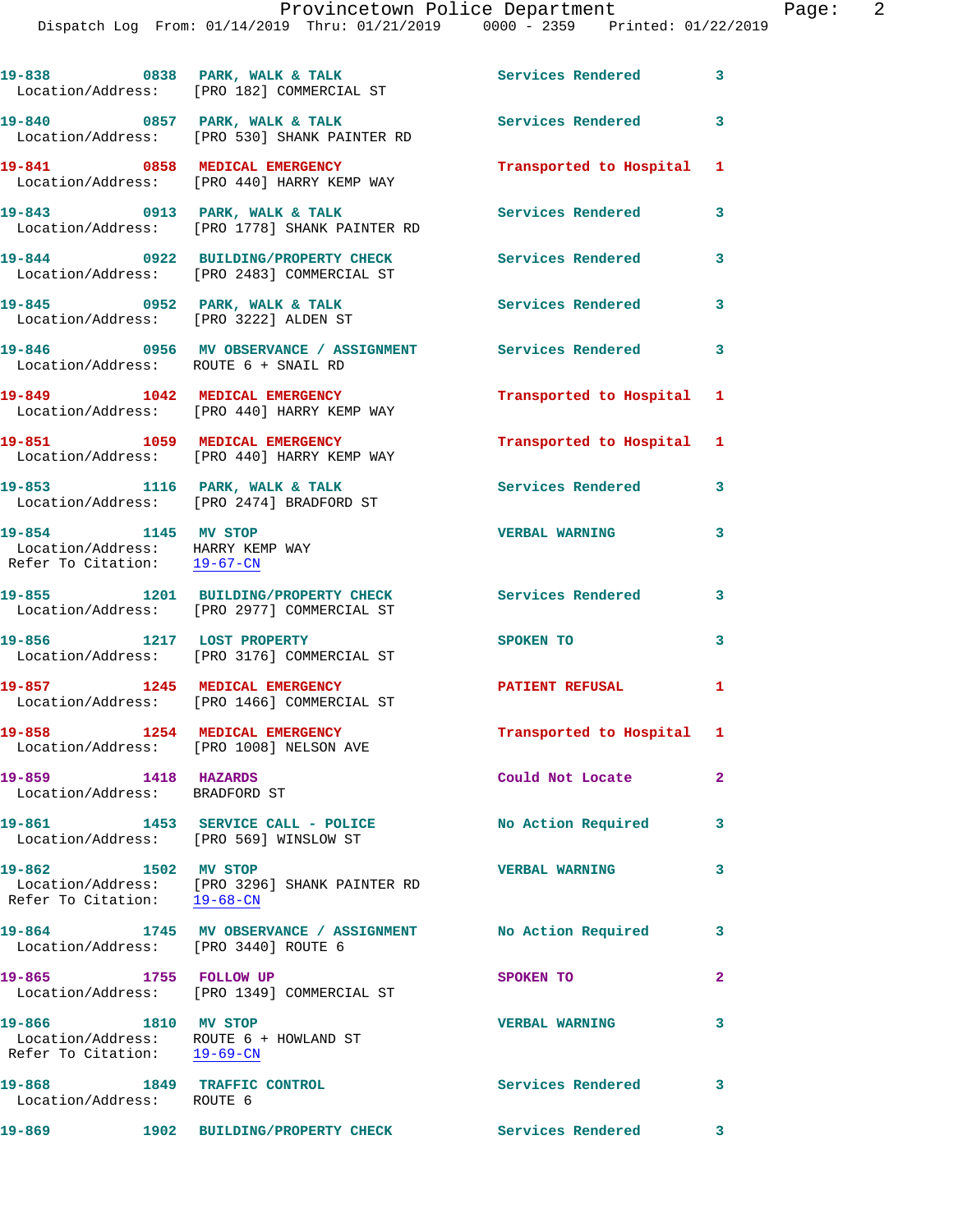|                                                                 | Provincetown Police Department<br>Dispatch Log From: 01/14/2019 Thru: 01/21/2019 0000 - 2359 Printed: 01/22/2019 |                            |   |
|-----------------------------------------------------------------|------------------------------------------------------------------------------------------------------------------|----------------------------|---|
| Location/Address: [PRO 521] ROUTE 6                             |                                                                                                                  |                            |   |
|                                                                 | 19-870 2028 BUILDING/PROPERTY CHECK BLDG/PROP Checked/Secure 3<br>Location/Address: [PRO 3165] RACE POINT RD     |                            |   |
| Location/Address: TIN PAN ALLEY RD                              | 19-871 2029 BUILDING/PROPERTY CHECK                                                                              | <b>Services Rendered</b>   | 3 |
|                                                                 | 19-872 2031 BUILDING/PROPERTY CHECK<br>Location/Address: [PRO 2540] RACE POINT RD                                | <b>Services Rendered</b>   | 3 |
|                                                                 | 19-873 2035 BUILDING/PROPERTY CHECK<br>Location/Address: [PRO 2490] PROVINCELANDS RD                             | Services Rendered          | 3 |
|                                                                 | 19-874 2043 MV OBSERVANCE / ASSIGNMENT<br>Location/Address: [PRO 4136] BRADFORD ST                               | No Action Required         | 3 |
|                                                                 | 19-875 2045 BUILDING/PROPERTY CHECK Services Rendered<br>Location/Address: [PRO 2499] RACE POINT RD              |                            | 3 |
|                                                                 | 19-876 2046 BUILDING/PROPERTY CHECK<br>Location/Address: [PRO 2551] PROVINCELANDS RD                             | <b>Services Rendered</b>   | 3 |
|                                                                 | 19-877 2050 BUILDING/PROPERTY CHECK<br>Location/Address: [PRO 517] RACE POINT RD                                 | <b>Services Rendered</b>   | 3 |
|                                                                 | 19-878 2053 MV STOP<br>Location/Address: [PRO 606] CONWELL ST<br>Refer To Citation: 19-70-CN                     | <b>VERBAL WARNING</b>      | 3 |
| 19-879 2132 ANIMAL CALL<br>Location/Address: [PRO 453] KILEY CT |                                                                                                                  | Services Rendered          | 2 |
| 19-880 2333 MV STOP<br>Refer To Citation: 19-71-CN              | Location/Address: BREWSTER ST + BRADFORD ST                                                                      | <b>VERBAL WARNING</b>      | 3 |
|                                                                 | 19-881 2347 BUILDING/PROPERTY CHECK<br>Location/Address: [PRO 3259] MACMILLAN WHARF                              | <b>Services Rendered</b>   | 3 |
| 2349 MV STOP<br>19-882                                          | Location/Address: [PRO 3456] RYDER ST EXT<br>Refer To Arrest: 19-7-AR                                            | Arrest(s) Made             | 3 |
| For Date: $01/15/2019$ - Tuesday                                |                                                                                                                  |                            |   |
| 19-883                                                          | 0002 ALARM - GENERAL<br>Location/Address: [PRO 3298] WEST FRANKLIN ST                                            | False Alarm                | 1 |
|                                                                 | 19-884 0211 BUILDING/PROPERTY CHECK<br>Location/Address: [PRO 554] TREMONT ST                                    | BLDG/PROP Checked/Secure 3 |   |
|                                                                 | 19-885 0225 BUILDING/PROPERTY CHECK<br>Location/Address: [PRO 440] HARRY KEMP WAY                                | Services Rendered          | 3 |
|                                                                 | 19-886 0308 BUILDING/PROPERTY CHECK<br>Location/Address: [PRO 3030] TIN PAN ALLEY RD                             | BLDG/PROP Checked/Secure 3 |   |
| 19-887                                                          | 0503 BUILDING/PROPERTY CHECK<br>Location/Address: [PRO 2977] COMMERCIAL ST                                       | BLDG/PROP Checked/Secure 3 |   |
|                                                                 | 19-888 0551 BUILDING/PROPERTY CHECK<br>Location/Address: [PRO 379] COMMERCIAL ST                                 | BLDG/PROP Checked/Secure 3 |   |
|                                                                 |                                                                                                                  |                            |   |

**19-889 0601 BUILDING/PROPERTY CHECK Services Rendered 3**  Location/Address: [PRO 2490] PROVINCELANDS RD **19-890 0623 911 MISDIAL No Action Required 1** 

Location/Address: [PRO 1952] COMMERCIAL ST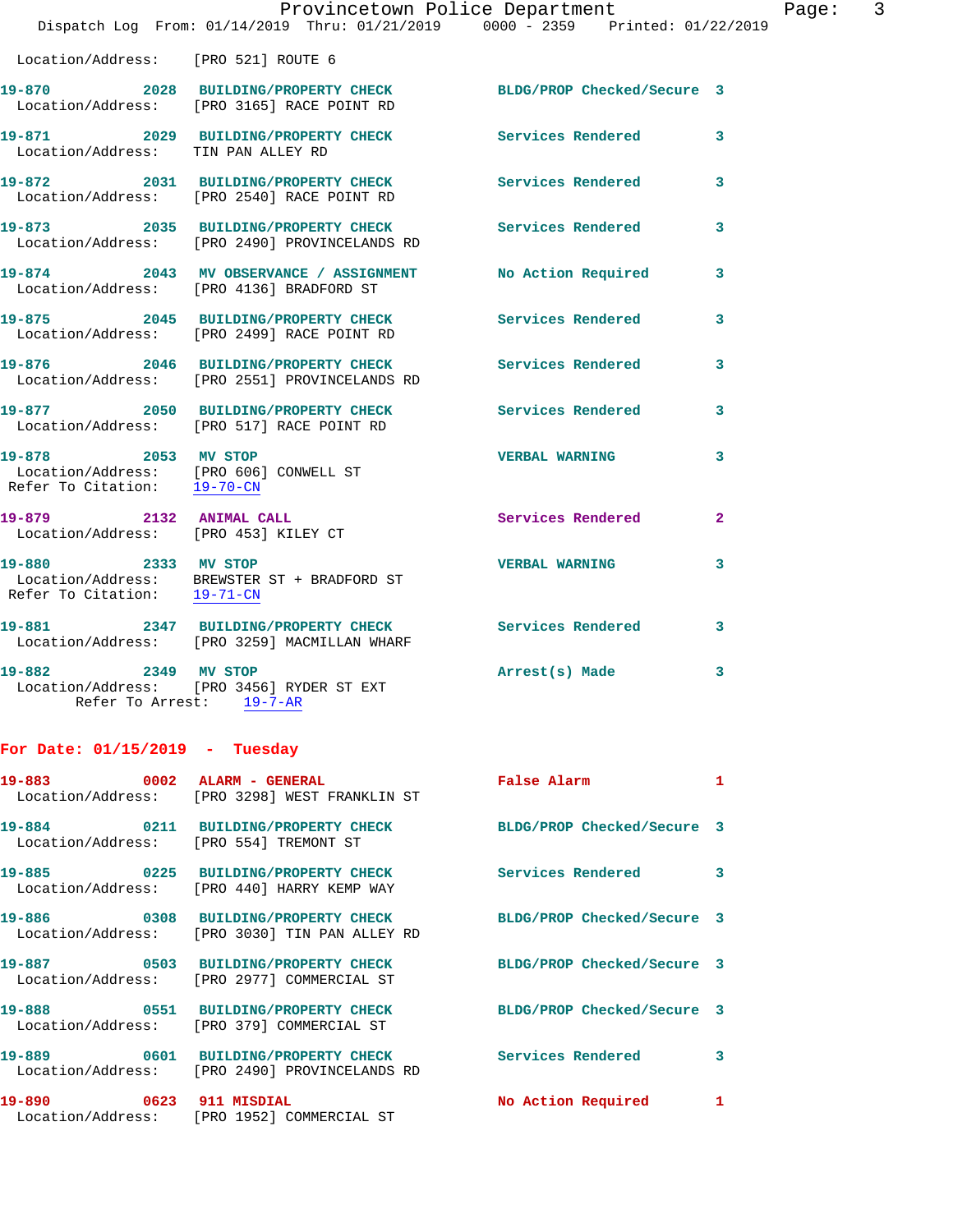|                                                                                 | Provincetown Police Department<br>Dispatch Log From: 01/14/2019 Thru: 01/21/2019 0000 - 2359 Printed: 01/22/2019 |                            |                |
|---------------------------------------------------------------------------------|------------------------------------------------------------------------------------------------------------------|----------------------------|----------------|
| Location/Address: [PRO 569] WINSLOW ST                                          | 19-891 0704 MV OBSERVANCE / ASSIGNMENT No Action Required 3                                                      |                            |                |
|                                                                                 | 19-892 0729 MEDICAL EMERGENCY<br>Location/Address: [PRO 350] COMMERCIAL ST                                       | Transported to Hospital 1  |                |
|                                                                                 | 19-893 0738 BUILDING/PROPERTY CHECK<br>Location/Address: [PRO 1638] COMMERCIAL ST                                | BLDG/PROP Checked/Secure 3 |                |
|                                                                                 | 19-894 0815 SERVICE CALL - POLICE Services Rendered<br>Location/Address: [PRO 569] WINSLOW ST                    |                            | 3              |
|                                                                                 | 19-896 0952 ALARM - GENERAL<br>Location/Address: [PRO 1103] SHIPS WAY RD                                         | False Alarm                | 1              |
| 19-897 1025 FOLLOW UP                                                           | Location/Address: [PRO 3247] PEARL ST                                                                            | SPOKEN TO                  | $\overline{a}$ |
| Location/Address: ROUTE 6 + CONWELL ST                                          | 19-898 1042 MV COMPLAINT                                                                                         | No Action Required         | 2              |
| Location/Address: ROUTE 6                                                       | 19-899 1134 MV OBSERVANCE / ASSIGNMENT Services Rendered                                                         |                            | 3              |
| 19-900 1142 MV STOP<br>Refer To Citation: 19-72-CN                              | Location/Address: [PRO 2549] WEST VINE ST                                                                        | <b>VERBAL WARNING</b>      | 3              |
| Location/Address: [PRO 33] BRADFORD ST                                          | 19-901 1148 PROPERTY DAMAGE                                                                                      | SPOKEN TO                  | 3              |
|                                                                                 | 19-902 1206 ALARM - FIRE<br>Location/Address: [PRO 488] MAYFLOWER ST                                             | <b>Services Rendered</b>   | $\mathbf{1}$   |
| 19-903 1210 ALARM - FIRE                                                        | Location/Address: [PRO 105] COMMERCIAL ST                                                                        | <b>False Alarm</b>         | 1              |
|                                                                                 | 19-904 1217 MEDICAL EMERGENCY<br>Location/Address: [PRO 440] HARRY KEMP WAY                                      | Transported to Hospital 1  |                |
|                                                                                 | 19-906 1305 SERVE SUMMONS<br>Location/Address: [PRO 1516] BRADFORD ST                                            | Could Not Locate           | 3              |
| 19-909 1406 MV STOP<br>Location/Address: ROUTE 6<br>Refer To Citation: 19-73-CN |                                                                                                                  | <b>VERBAL WARNING</b>      | 3              |
|                                                                                 | 19-913 1516 ASSIST CITIZEN<br>Location/Address: [PRO 221] COMMERCIAL ST                                          | No Action Required         | 3              |
|                                                                                 | 19-912 1520 PARK, WALK & TALK<br>Location/Address: [PRO 105] COMMERCIAL ST                                       | No Action Required         | 3              |
| Location/Address: ROUTE 6                                                       | 19-914 1553 MV OBSERVANCE / ASSIGNMENT                                                                           | <b>Services Rendered</b>   | 3              |
|                                                                                 | 19-915 1644 PARK, WALK & TALK<br>Location/Address: [PRO 1892] SHANK PAINTER RD                                   | Services Rendered          | 3              |
| Location/Address: SNAIL RD + ROUTE 6                                            | 19-916 1728 MV OBSERVANCE / ASSIGNMENT                                                                           | <b>Services Rendered</b>   | 3              |
|                                                                                 | 19-917 1755 BUILDING/PROPERTY CHECK<br>Location/Address: [PRO 2500] COMMERCIAL ST                                | Services Rendered          | 3              |
|                                                                                 | 19-918 1802 BUILDING/PROPERTY CHECK<br>Location/Address: [PRO 3259] MACMILLAN WHARF                              | Services Rendered          | 3              |
| 19-919                                                                          | 1830 BUILDING/PROPERTY CHECK                                                                                     | BLDG/PROP Checked/Secure 3 |                |

Location/Address: [PRO 519] RACE POINT RD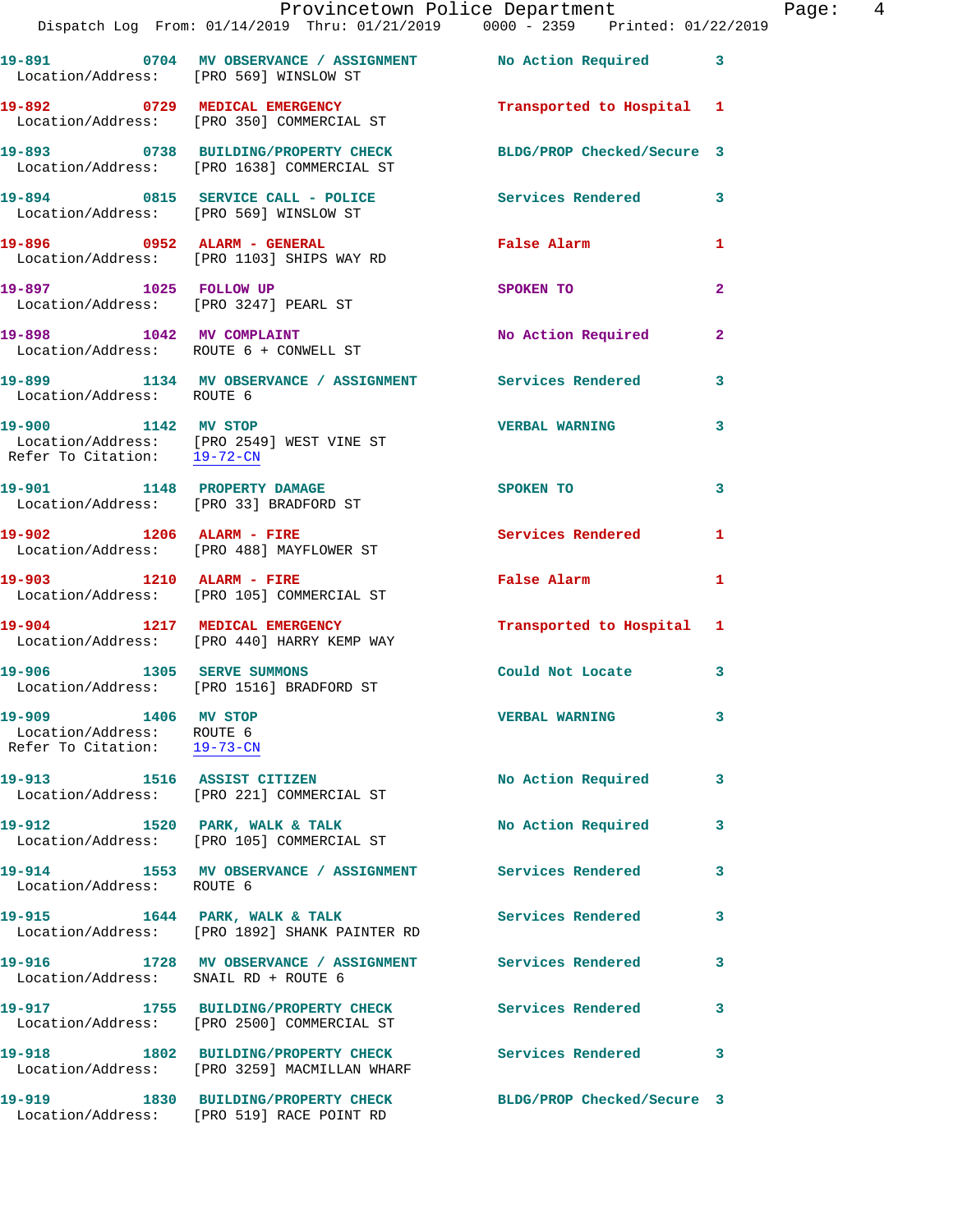|                                                    | Provincetown Police Department<br>Dispatch Log From: 01/14/2019 Thru: 01/21/2019 0000 - 2359 Printed: 01/22/2019    |                            |              | Page: 5 |  |
|----------------------------------------------------|---------------------------------------------------------------------------------------------------------------------|----------------------------|--------------|---------|--|
|                                                    | 19-920 2024 MEDICAL EMERGENCY<br>Location/Address: [PRO 1178] PLEASANT ST                                           | Transported to Hospital 1  |              |         |  |
|                                                    | 19-922 2119 ALARM - GENERAL<br>Location/Address: [PRO 554] TREMONT ST                                               | False Alarm 1              |              |         |  |
|                                                    | 19-923 2150 MV OBSERVANCE / ASSIGNMENT Services Rendered 3<br>Location/Address: RYDER ST + BRADFORD ST              |                            |              |         |  |
|                                                    | 19-924 2342 BUILDING/PROPERTY CHECK BLDG/PROP Checked/Secure 3<br>Location/Address: [PRO 2977] COMMERCIAL ST        |                            |              |         |  |
| For Date: $01/16/2019$ - Wednesday                 |                                                                                                                     |                            |              |         |  |
| Location/Address: [PRO 94] BRADFORD ST             | 19-925 0004 MV OBSERVANCE / ASSIGNMENT Services Rendered 3                                                          |                            |              |         |  |
|                                                    | 19-926 0007 BUILDING/PROPERTY CHECK BLDG/PROP Checked/Secure 3<br>Location/Address: [PRO 75] CAPTAIN BERTIES WAY    |                            |              |         |  |
| Location/Address: [PRO 2513] ROUTE 6               | 19-927 0031 MV OBSERVANCE / ASSIGNMENT Services Rendered 3                                                          |                            |              |         |  |
|                                                    | 19-928 0032 MV STOP<br>Location/Address: [PRO 3430] COMMERCIAL ST<br>Refer To Citation: $\frac{19-74-CN}{19-74-CN}$ | VERBAL WARNING 3           |              |         |  |
|                                                    | 19-929 0058 BUILDING/PROPERTY CHECK BLDG/PROP Checked/Secure 3<br>Location/Address: [PRO 3259] MACMILLAN WHARF      |                            |              |         |  |
|                                                    | 19-930 0106 FOLLOW UP<br>Location/Address: [PRO 221] COMMERCIAL ST                                                  | FOLLOW UP                  | $\mathbf{2}$ |         |  |
|                                                    | 19-931 0110 SUSPICIOUS MV<br>Location/Address: [PRO 106] COMMERCIAL ST                                              | <b>Services Rendered</b>   | $\mathbf{2}$ |         |  |
|                                                    | 19-932 0125 MV OBSERVANCE / ASSIGNMENT Services Rendered 3<br>Location/Address: BRADFORD ST + RYDER ST              |                            |              |         |  |
|                                                    | 19-933 0134 BUILDING/PROPERTY CHECK BLDG/PROP Checked/Secure 3<br>Location/Address: [PRO 515] RACE POINT RD         |                            |              |         |  |
|                                                    | 19-934 0205 NOISE COMPLAINT<br>Location/Address: [PRO 442] HARRY KEMP WAY                                           | Services Rendered 3        |              |         |  |
|                                                    | 19-935 0411 BUILDING/PROPERTY CHECK BLDG/PROP Checked/Secure 3<br>Location/Address: [PRO 1780] JOHNSON ST           |                            |              |         |  |
|                                                    | 19-936 0507 BUILDING/PROPERTY CHECK<br>Location/Address: [PRO 447] JEROME SMITH RD                                  | BLDG/PROP Checked/Secure 3 |              |         |  |
| Location/Address: SNAIL RD + ROUTE 6               | 19-937 0508 MV OBSERVANCE / ASSIGNMENT Services Rendered 3                                                          |                            |              |         |  |
| Location/Address: [PRO 521] ROUTE 6                | 19-938 0524 BUILDING/PROPERTY CHECK BLDG/PROP Checked/Secure 3                                                      |                            |              |         |  |
|                                                    | 19-939 		 0530 MV OBSERVANCE / ASSIGNMENT Services Rendered<br>Location/Address: RACE POINT RD + ROUTE 6            |                            | 3            |         |  |
|                                                    | 19-940 		 0540 MV OBSERVANCE / ASSIGNMENT Services Rendered<br>Location/Address: JEROME SMITH RD + SHANK PAINTER RD |                            | $\mathbf{3}$ |         |  |
| 19-941 0553 MV STOP<br>Refer To Citation: 19-75-CN | Location/Address: SANDY HILL LN + ROUTE 6                                                                           | <b>VERBAL WARNING</b>      | 3            |         |  |
|                                                    | 19-942 0555 PARK, WALK & TALK<br>Location/Address: [PRO 2539] RYDER ST EXT                                          | <b>Services Rendered 3</b> |              |         |  |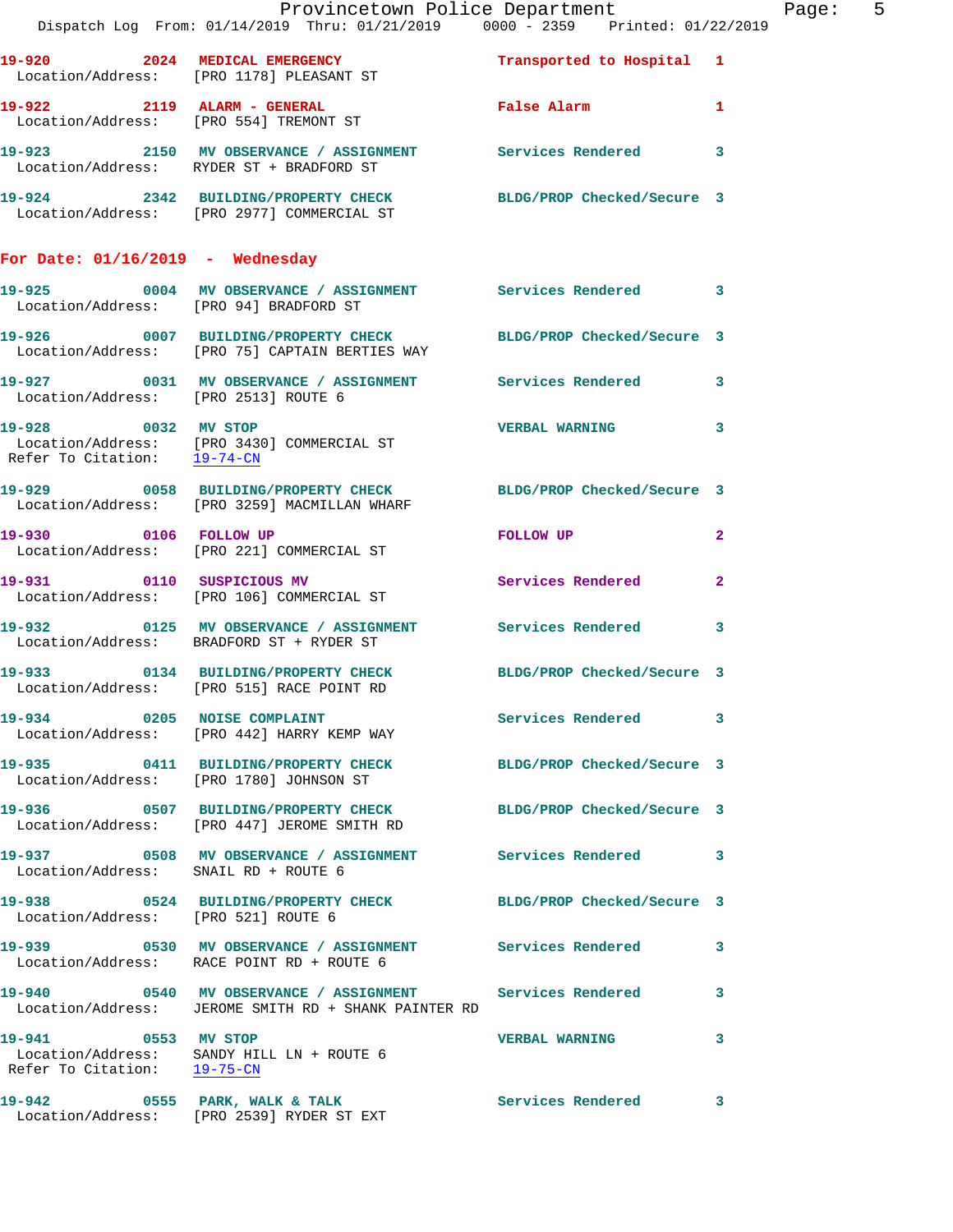|                                                                                            | Dispatch Log From: 01/14/2019 Thru: 01/21/2019 0000 - 2359 Printed: 01/22/2019                                  | Provincetown Police Department | Page: 6        |
|--------------------------------------------------------------------------------------------|-----------------------------------------------------------------------------------------------------------------|--------------------------------|----------------|
|                                                                                            | 19-943 0611 MV ASSIST<br>Location/Address: RYDER ST + COMMERCIAL ST                                             | Services Rendered 2            |                |
|                                                                                            | 19-944 0639 MEDICAL EMERGENCY<br>Location/Address: [PRO 2478] BRADFORD ST                                       | Transported to Hospital 1      |                |
|                                                                                            |                                                                                                                 | Services Rendered              | 3              |
| 19-946 0743 MV STOP<br>Location/Address: [PRO 2521] ROUTE 6                                |                                                                                                                 | <b>VERBAL WARNING</b>          | 3              |
| Location/Address: [PRO 57] BRADFORD ST                                                     | 19-947 0750 MV OBSERVANCE / ASSIGNMENT Services Rendered 3                                                      |                                |                |
| 19-948 0755 MV STOP<br>Refer To Citation: 19-77-CN                                         | Location/Address: [PRO 1517] BRADFORD ST                                                                        | <b>VERBAL WARNING</b>          | 3              |
| Location/Address: [PRO 3287] ROUTE 6                                                       | 19-949 0803 BUILDING/PROPERTY CHECK BLDG/PROP Checked/Secure 3                                                  |                                |                |
|                                                                                            | 19-950 0813 MV STOP<br>Location/Address: [PRO 1517] BRADFORD ST<br>Refer To Citation: $\frac{19-78-CN}{29-78C}$ | <b>VERBAL WARNING</b>          | 3              |
| 19-951 0815 AT SCHOOL                                                                      | Location/Address: [PRO 569] WINSLOW ST                                                                          | Services Rendered              | 3              |
|                                                                                            | 19-952 0840 MEDICAL EMERGENCY<br>Location/Address: [PRO 1363] CONANT ST                                         | Transported to Hospital 1      |                |
|                                                                                            | 19-953 0930 SCAM REPORT<br>Location/Address: [PRO 341] COMMERCIAL ST                                            | Services Rendered              | $\overline{a}$ |
|                                                                                            | 19-954 0941 PARK, WALK & TALK<br>Location/Address: [PRO 516] RACE POINT RD                                      | Services Rendered              | 3              |
|                                                                                            | 19-955 1004 CELL BLOCK INSPECTION Services Rendered<br>Location/Address: [PRO 542] SHANK PAINTER RD             |                                | 3              |
| 19-956 1015 MV STOP<br>Location/Address: [PRO 2521] ROUTE 6<br>Refer To Citation: 19-79-CN |                                                                                                                 | <b>VERBAL WARNING</b>          | 3              |
| 19-958 1050 HAZARDS                                                                        | Location/Address: [PRO 2512] JEROME SMITH RD                                                                    | Services Rendered              | $\overline{2}$ |
| 19-960 1111 MV STOP<br>Refer To Citation: 19-80-CN                                         | Location/Address: [PRO 537] SHANK PAINTER RD                                                                    | <b>VERBAL WARNING</b>          | 3              |
|                                                                                            | 19-961 1114 MEDICAL EMERGENCY<br>Location/Address: [PRO 726] BRADFORD ST                                        | Services Rendered              | 1              |
|                                                                                            | 19-963 1157 BUILDING/PROPERTY CHECK<br>Location/Address: [PRO 2493] BRADFORD ST                                 | <b>Services Rendered</b>       | 3              |
|                                                                                            | 19-965 1212 BUILDING/PROPERTY CHECK<br>Location/Address: [PRO 2206] PILGRIMS LANDING                            | BLDG/PROP Checked/Secure 3     |                |
|                                                                                            | 19-966 1217 MV OBSERVANCE / ASSIGNMENT Services Rendered<br>Location/Address: [PRO 2461] BRADFORD ST EXT        |                                | 3              |
|                                                                                            | 19-967 1343 MV OBSERVANCE / ASSIGNMENT Services Rendered<br>Location/Address: BRADFORD ST + PEARL ST            |                                | 3              |
|                                                                                            | 19-969 1408 PARK, WALK & TALK<br>Location/Address: [PRO 2500] COMMERCIAL ST                                     | Services Rendered              | 3              |
| 19-970                                                                                     | 1459 SERVICE CALL - POLICE                                                                                      | Services Rendered              | 3              |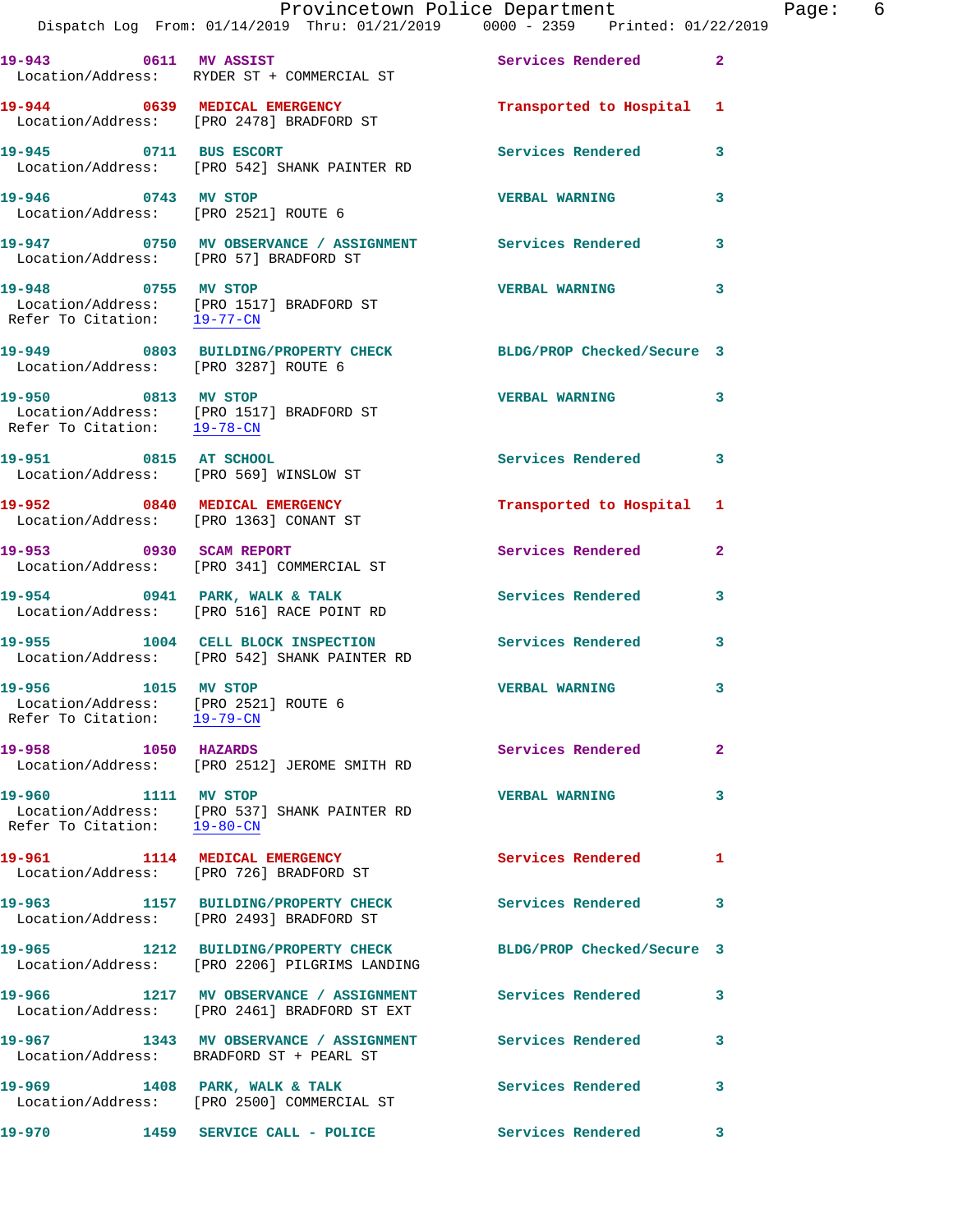|                                                                                                                          | Dispatch Log From: 01/14/2019 Thru: 01/21/2019 0000 - 2359 Printed: 01/22/2019                           | Provincetown Police Department |              | Page: | 7 |
|--------------------------------------------------------------------------------------------------------------------------|----------------------------------------------------------------------------------------------------------|--------------------------------|--------------|-------|---|
|                                                                                                                          | Location/Address: [PRO 569] WINSLOW ST                                                                   |                                |              |       |   |
|                                                                                                                          | 19-971 1521 MV DISABLED<br>Location/Address: [PRO 2513] ROUTE 6                                          | Services Rendered 2            |              |       |   |
|                                                                                                                          | 19-972 1525 MV OBSERVANCE / ASSIGNMENT Services Rendered 3<br>Location/Address: [PRO 4136] BRADFORD ST   |                                |              |       |   |
| 19-973 1533 MV STOP                                                                                                      | Location/Address: [PRO 1716] WINSLOW ST<br>Refer To Citation: T1244272                                   | Citation / Warning Issue 3     |              |       |   |
| 19-974 1540 MV STOP<br>Refer To Citation: 19-81-CN                                                                       | Location/Address: [PRO 2521] ROUTE 6                                                                     | <b>VERBAL WARNING</b>          | $\mathbf{3}$ |       |   |
| Location/Address: [PRO 521] ROUTE 6                                                                                      | 19-975 1547 BUILDING/PROPERTY CHECK Services Rendered                                                    |                                | $\mathbf{3}$ |       |   |
|                                                                                                                          | 19-977 1618 BUILDING/PROPERTY CHECK Services Rendered 3<br>Location/Address: [PRO 2483] COMMERCIAL ST    |                                |              |       |   |
|                                                                                                                          | 19-978 1726 BUILDING/PROPERTY CHECK<br>Location/Address: [PRO 526] RYDER ST EXT                          | Services Rendered              | 3            |       |   |
|                                                                                                                          | 19-980 1734 BUILDING/PROPERTY CHECK Services Rendered 3<br>Location/Address: [PRO 3165] RACE POINT RD    |                                |              |       |   |
|                                                                                                                          | 19-981 1735 BUILDING/PROPERTY CHECK<br>Location/Address: [PRO 2540] RACE POINT RD                        | <b>Services Rendered</b>       | 3            |       |   |
|                                                                                                                          | 19-982 1737 BUILDING/PROPERTY CHECK Services Rendered<br>Location/Address: [PRO 517] RACE POINT RD       |                                | $\mathbf{3}$ |       |   |
|                                                                                                                          | 19-983 1739 BUILDING/PROPERTY CHECK<br>Location/Address: [PRO 2551] PROVINCELANDS RD                     | Services Rendered              | $\mathbf{3}$ |       |   |
|                                                                                                                          | 19-984 1740 BUILDING/PROPERTY CHECK Services Rendered<br>Location/Address: [PRO 564] BAYBERRY AVE        |                                | 3            |       |   |
|                                                                                                                          | 19-985 1741 BUILDING/PROPERTY CHECK<br>Location/Address: [PRO 2499] RACE POINT RD                        | Services Rendered              | $\mathbf{3}$ |       |   |
|                                                                                                                          | 19-986 1747 BUILDING/PROPERTY CHECK Services Rendered 3<br>Location/Address: [PRO 2490] PROVINCELANDS RD |                                |              |       |   |
|                                                                                                                          | 19-987 1758 PARK, WALK & TALK<br>Location/Address: [PRO 488] MAYFLOWER ST                                | <b>Services Rendered</b>       | 3            |       |   |
|                                                                                                                          | 19-988 1831 BUILDING/PROPERTY CHECK Services Rendered<br>Location/Address: [PRO 2520] PRINCE ST          |                                | $\mathbf{3}$ |       |   |
| Location/Address: ROUTE 6 + SNAIL RD                                                                                     | 19-989 1956 MV OBSERVANCE / ASSIGNMENT Services Rendered                                                 |                                | 3            |       |   |
| 19-990 1958 MV STOP<br>Location/Address: [PRO 521] ROUTE 6<br>Refer To Citation: 19-82-CN<br>Refer To Citation: 19-83-CN |                                                                                                          | <b>VERBAL WARNING</b>          | 3            |       |   |
|                                                                                                                          | 19-991 2042 MV OBSERVANCE / ASSIGNMENT Services Rendered<br>Location/Address: [PRO 94] BRADFORD ST       |                                | 3            |       |   |
|                                                                                                                          | 19-992 2115 BUILDING/PROPERTY CHECK<br>Location/Address: [PRO 3259] MACMILLAN WHARF                      | <b>Services Rendered</b>       | 3            |       |   |
| 19-993 2128 MV STOP<br>Location/Address: [PRO 1045] PEARL ST<br>Refer To Citation: 19-84-CN                              |                                                                                                          | <b>VERBAL WARNING</b>          | 3            |       |   |
| 19-994<br>2138 MV STOP                                                                                                   |                                                                                                          | <b>VERBAL WARNING</b>          | 3            |       |   |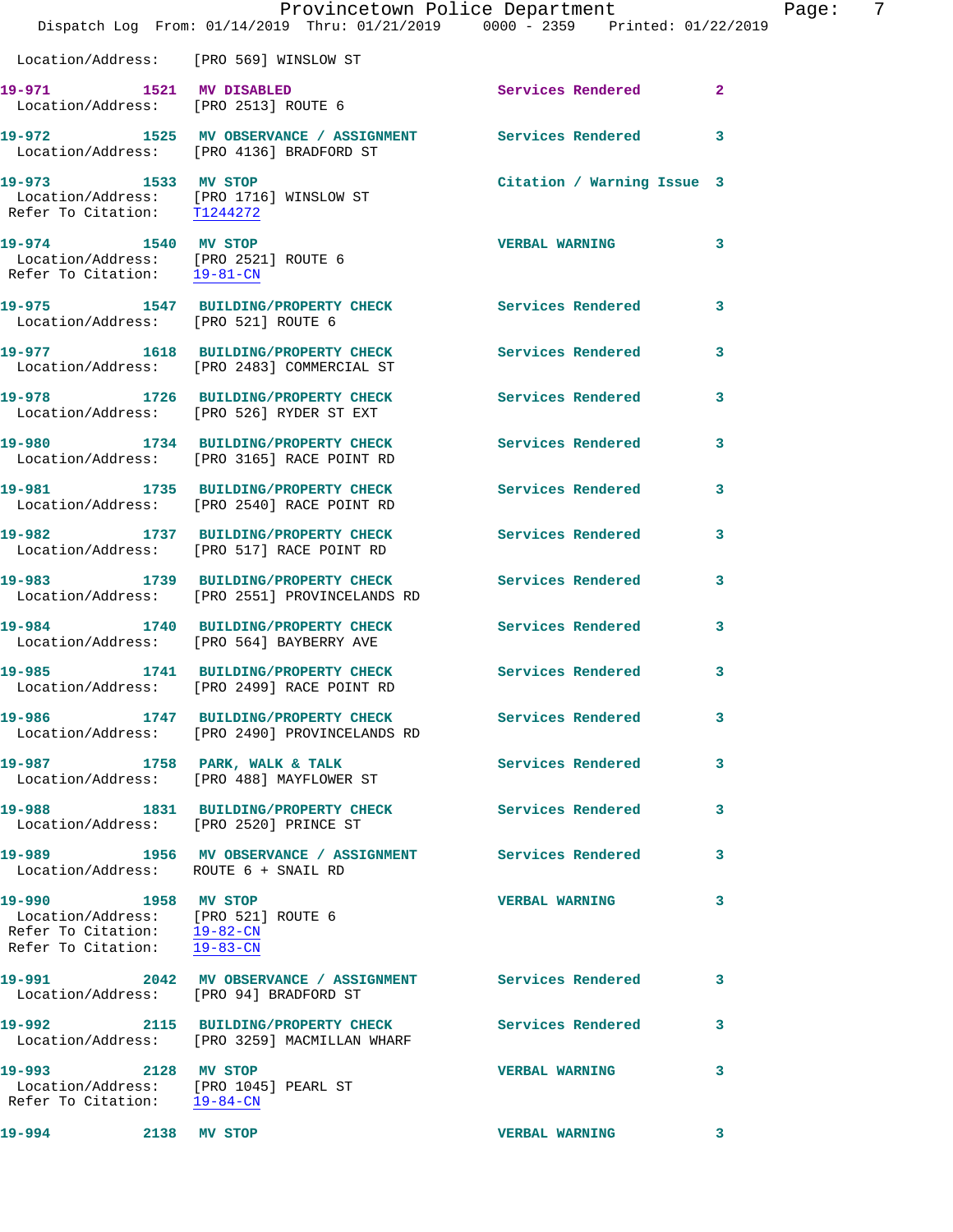|                                         | Dispatch Log From: 01/14/2019 Thru: 01/21/2019 0000 - 2359 Printed: 01/22/2019                                      | Provincetown Police Department Page: 8 |              |
|-----------------------------------------|---------------------------------------------------------------------------------------------------------------------|----------------------------------------|--------------|
| Refer To Citation: $\frac{19-85-CN}{ }$ | Location/Address: BRADFORD ST + PRINCE ST                                                                           |                                        |              |
|                                         | 19-995 2147 BUILDING/PROPERTY CHECK BLDG/PROP Checked/Secure 3<br>Location/Address: [PRO 530] SHANK PAINTER RD      |                                        |              |
|                                         | 19-996 2226 BUILDING/PROPERTY CHECK BLDG/PROP Checked/Secure 3<br>Location/Address: [PRO 519] RACE POINT RD         |                                        |              |
| For Date: $01/17/2019$ - Thursday       |                                                                                                                     |                                        |              |
|                                         | 19-997 0029 BUILDING/PROPERTY CHECK BLDG/PROP Checked/Secure 3<br>Location/Address: [PRO 75] CAPTAIN BERTIES WAY    |                                        |              |
|                                         | 19-998 0048 BUILDING/PROPERTY CHECK Services Rendered 3<br>Location/Address: [PRO 3259] MACMILLAN WHARF             |                                        |              |
|                                         | 19-999 6052 MV OBSERVANCE / ASSIGNMENT Services Rendered<br>Location/Address: HOWLAND ST + BRADFORD ST              |                                        | 3            |
|                                         | 19-1000 0104 MV OBSERVANCE / ASSIGNMENT Services Rendered 3<br>Location/Address: SHANK PAINTER RD + JEROME SMITH RD |                                        |              |
|                                         | 19-1001 0130 BUILDING/PROPERTY CHECK<br>Location/Address: [PRO 3030] TIN PAN ALLEY RD                               | BLDG/PROP Checked/Secure 3             |              |
|                                         | 19-1002 0140 BUILDING/PROPERTY CHECK BLDG/PROP Checked/Secure 3<br>Location/Address: [PRO 2977] COMMERCIAL ST       |                                        |              |
|                                         | 19-1003 0153 BUILDING/PROPERTY CHECK BLDG/PROP Checked/Secure 3<br>Location/Address: [PRO 488] MAYFLOWER ST         |                                        |              |
|                                         | 19-1004 0217 BUILDING/PROPERTY CHECK BLDG/PROP Checked/Secure 3<br>Location/Address: [PRO 564] BAYBERRY AVE         |                                        |              |
|                                         | 19-1005 0357 BUILDING/PROPERTY CHECK BLDG/PROP Checked/Secure 3<br>Location/Address: [PRO 2898] JEROME SMITH RD     |                                        |              |
| Location/Address: [PRO 2518] ROUTE 6    | 19-1006 0545 MV OBSERVANCE / ASSIGNMENT Services Rendered                                                           |                                        | 3            |
| 19-1007 0547 MV STOP                    | Location/Address: [PRO 413] CONWELL ST<br>Refer To Citation: $\frac{T1244234}{T1244234}$                            | Citation / Warning Issue 3             |              |
|                                         | 19-1008 0555 BUILDING/PROPERTY CHECK BLDG/PROP Checked/Secure 3<br>Location/Address: [PRO 3430] COMMERCIAL ST       |                                        |              |
|                                         | 19-1009 0700 SERVICE CALL - POLICE<br>Location/Address: [PRO 569] WINSLOW ST                                        | <b>Services Rendered</b>               | 3            |
|                                         | 19-1010 0754 BUILDING/PROPERTY CHECK<br>Location/Address: [PRO 2483] COMMERCIAL ST                                  | <b>Services Rendered</b>               | 3            |
|                                         | 19-1011 0801 ANIMAL CALL<br>Location/Address: [PRO 678] ALLERTON ST                                                 | Services Rendered                      | $\mathbf{2}$ |
|                                         | 19-1012 0805 BUILDING/PROPERTY CHECK<br>Location/Address: [PRO 2540] RACE POINT RD                                  | <b>Services Rendered</b>               | 3            |
|                                         | 19-1013 0812 MEDICAL EMERGENCY<br>Location/Address: [PRO 350] COMMERCIAL ST                                         | Services Rendered 1                    |              |
|                                         | 19-1015 0843 BUILDING/PROPERTY CHECK BLDG/PROP Checked/Secure 3<br>Location/Address: [PRO 2898] JEROME SMITH RD     |                                        |              |
|                                         | 19-1016 0854 MV OBSERVANCE / ASSIGNMENT Services Rendered<br>Location/Address: JEROME SMITH RD + SHANK PAINTER RD   |                                        | 3            |
|                                         | 19-1017 0900 PARK, WALK & TALK                                                                                      | <b>Services Rendered</b>               | 3            |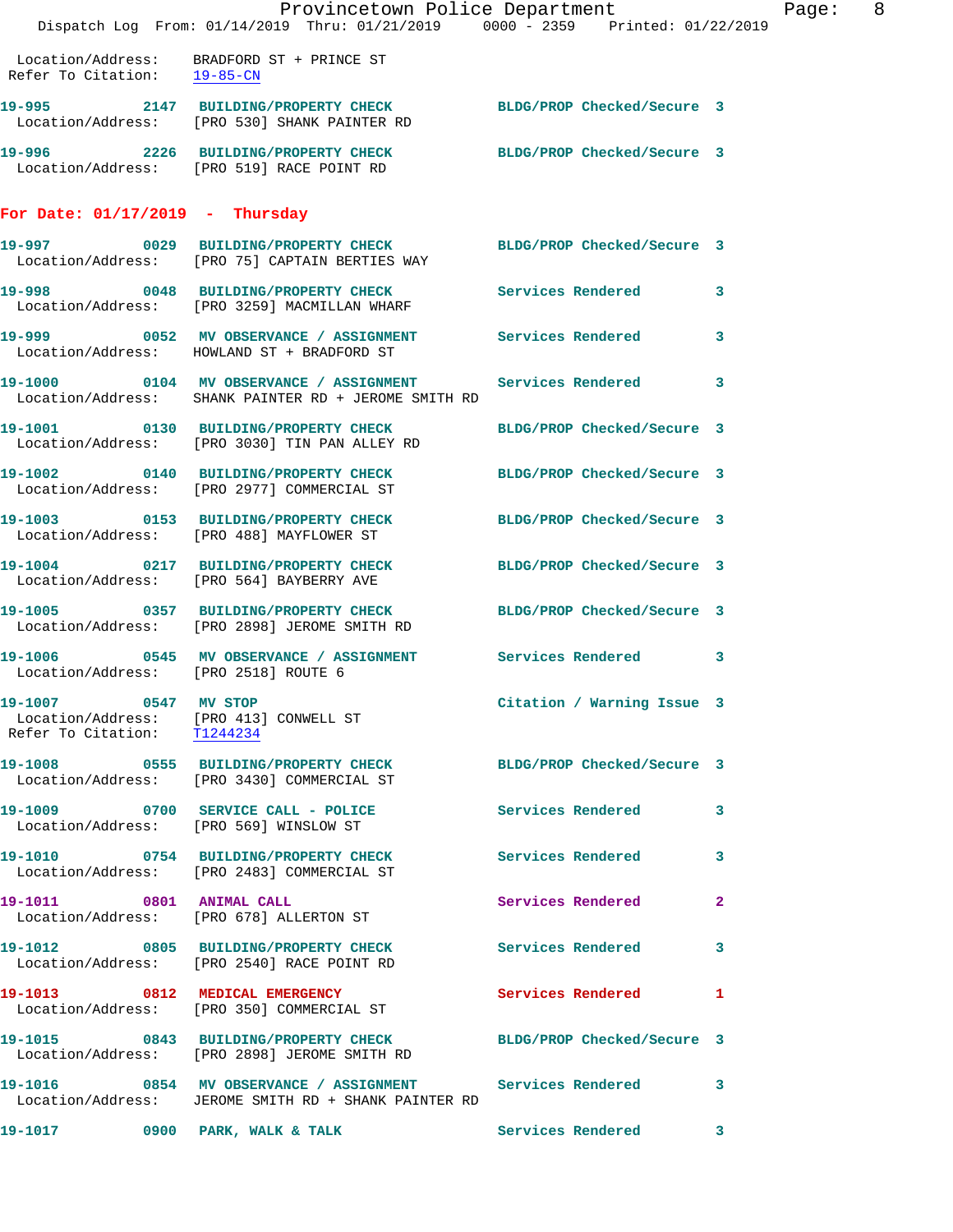|                                                                                            | Provincetown Police Department<br>Dispatch Log From: 01/14/2019 Thru: 01/21/2019 0000 - 2359 Printed: 01/22/2019 |                           |                |
|--------------------------------------------------------------------------------------------|------------------------------------------------------------------------------------------------------------------|---------------------------|----------------|
|                                                                                            | Location/Address: [PRO 3121] COMMERCIAL ST                                                                       |                           |                |
|                                                                                            | 19-1018 0911 MV OBSERVANCE / ASSIGNMENT Services Rendered<br>Location/Address: BRADFORD ST + STANDISH ST         |                           | 3              |
| Location/Address: ROUTE 6                                                                  | 19-1019 0911 MV OBSERVANCE / ASSIGNMENT VERBAL WARNING                                                           |                           | 3              |
| 19-1020 0917 PARKING COMPLAINT<br>Location/Address: FREEMAN ST                             |                                                                                                                  | SPOKEN TO                 | 3              |
| 19-1022 0947 MV STOP<br>Refer To Citation: 19-86-CN                                        | Location/Address: ROUTE 6 + CONWELL ST                                                                           | <b>VERBAL WARNING</b>     | 3              |
| 19-1023 0957 MV STOP<br>Location/Address: ROUTE 6                                          |                                                                                                                  | Services Rendered         | 3              |
| Location/Address: [PRO 3287] ROUTE 6                                                       | 19-1024 1003 BUILDING/PROPERTY CHECK BLDG/PROP Checked/Secure 3                                                  |                           |                |
| Location/Address: CARVER ST                                                                | 19-1025 1025 MEDICAL EMERGENCY                                                                                   | Transported to Hospital 1 |                |
|                                                                                            | 19-1026 1050 ANIMAL CALL<br>Location/Address: [PRO 3296] SHANK PAINTER RD                                        | Services Rendered         | $\mathbf{2}$   |
| Location/Address: ROUTE 6                                                                  | 19-1027 1142 MV OBSERVANCE / ASSIGNMENT Services Rendered                                                        |                           | 3              |
|                                                                                            | 19-1029 1159 ANIMAL CALL<br>Location/Address: [PRO 488] MAYFLOWER ST                                             | No Action Required        | 2              |
| 19-1030 1200 TRAFFIC CONTROL<br>Location/Address: FRANKLIN ST                              |                                                                                                                  | SPOKEN TO                 | 3              |
|                                                                                            | 19-1031 1234 BUILDING/PROPERTY CHECK<br>Location/Address: [PRO 3430] COMMERCIAL ST                               | Services Rendered         | 3              |
|                                                                                            | 19-1033 1350 BUILDING/PROPERTY CHECK BLDG/PROP Checked/Secure 3<br>Location/Address: [PRO 2206] PILGRIMS LANDING |                           |                |
|                                                                                            | 19-1034 1502 SERVICE CALL - POLICE<br>Location/Address: [PRO 569] WINSLOW ST                                     | <b>Services Rendered</b>  | 3              |
|                                                                                            | 19-1035 1533 MEDICAL EMERGENCY<br>Location/Address: [PRO 440] HARRY KEMP WAY                                     | Transported to Hospital   | 1              |
| 19-1037 1541 ASSIST CITIZEN                                                                | Location/Address: [PRO 726] BRADFORD ST                                                                          | <b>Services Rendered</b>  | 3              |
| 19-1038   1545   GENERAL INFO                                                              | Location/Address: [PRO 106] COMMERCIAL ST                                                                        | Services Rendered         | 3              |
| Location/Address: ROUTE 6 + SNAIL RD                                                       | 19-1040 1602 MV OBSERVANCE / ASSIGNMENT Services Rendered                                                        |                           | 3              |
| 19-1041 1610 FOLLOW UP                                                                     | Location/Address: [PRO 542] SHANK PAINTER RD                                                                     | Services Rendered         | $\overline{a}$ |
| 19-1042 1613 HAZARDS<br>Location/Address: CENTER ST                                        |                                                                                                                  | Unfounded                 | 2              |
| 19-1043 1617 MV STOP<br>Location/Address: [PRO 521] ROUTE 6<br>Refer To Citation: 19-87-CN |                                                                                                                  | <b>VERBAL WARNING</b>     | 3              |
| 19-1044 1638 MV STOP                                                                       | Location/Address: [PRO 1665] CONWELL ST                                                                          | <b>VERBAL WARNING</b>     | 3              |

Refer To Citation: 19-88-CN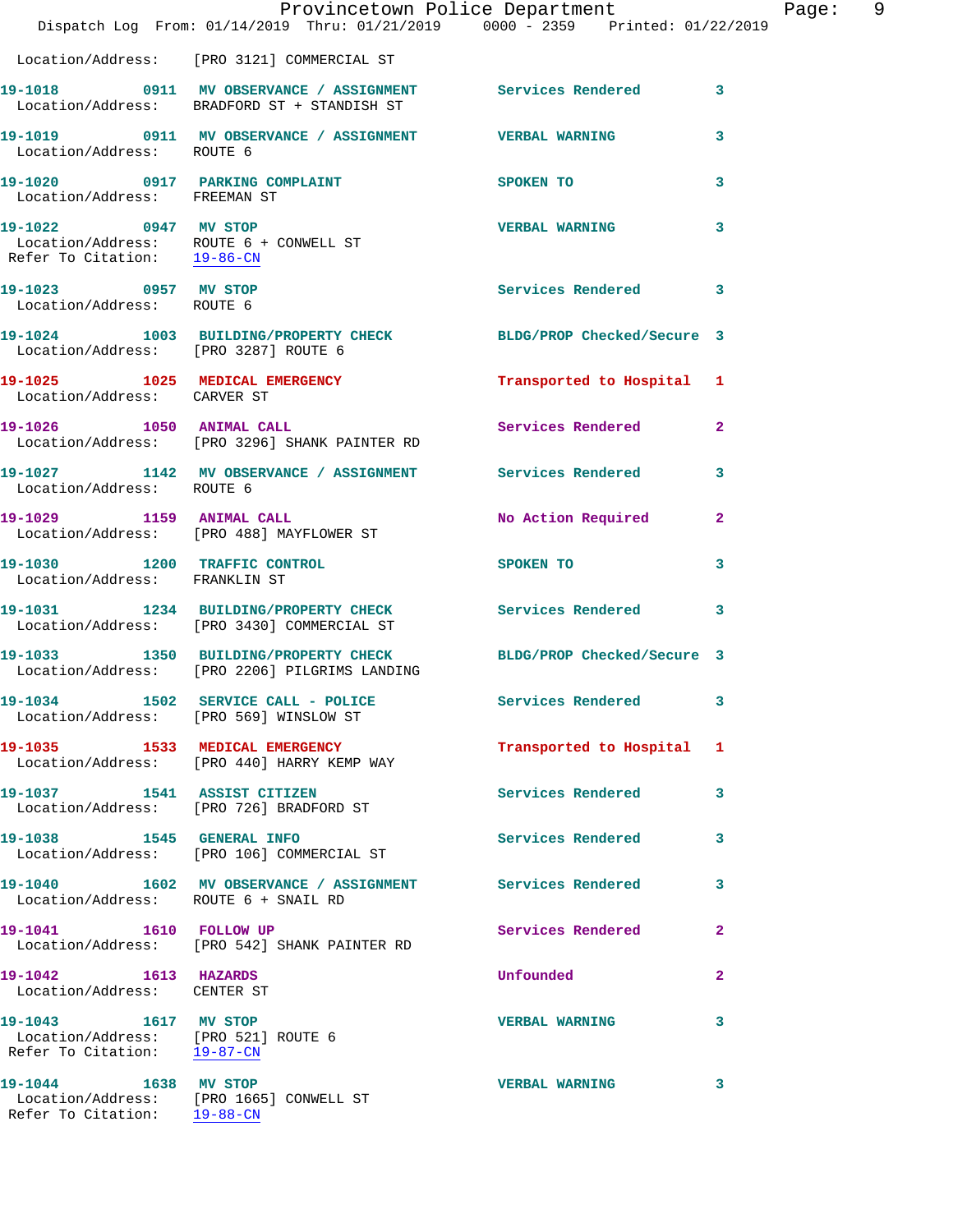|                                                     | Dispatch Log From: 01/14/2019 Thru: 01/21/2019 0000 - 2359 Printed: 01/22/2019                                    |                            |              |
|-----------------------------------------------------|-------------------------------------------------------------------------------------------------------------------|----------------------------|--------------|
| Location/Address: [PRO 521] ROUTE 6                 | 19-1045 1706 BUILDING/PROPERTY CHECK BLDG/PROP Checked/Secure 3                                                   |                            |              |
|                                                     | 19-1046 1737 BUILDING/PROPERTY CHECK<br>Location/Address: [PRO 3259] MACMILLAN WHARF                              | Services Rendered          | 3            |
|                                                     | 19-1047 1741 BUILDING/PROPERTY CHECK<br>Location/Address: [PRO 2483] COMMERCIAL ST                                | <b>Services Rendered</b>   | 3            |
| 19-1048 1745 HAZARDS                                | Location/Address: [PRO 3176] COMMERCIAL ST                                                                        | SPOKEN TO                  | $\mathbf{2}$ |
| 19-1049 1747 PARK, WALK & TALK                      | Location/Address: [PRO 569] WINSLOW ST                                                                            | <b>Services Rendered</b>   | 3            |
| Location/Address: [PRO 2513] ROUTE 6                | 19-1050 1756 MV OBSERVANCE / ASSIGNMENT Services Rendered                                                         |                            | 3            |
| 19-1051 1823 MV STOP<br>Refer To Citation: 19-89-CN | Location/Address: [PRO 2818] CONWELL ST                                                                           | <b>VERBAL WARNING</b>      | 3            |
|                                                     | 19-1052 1848 BUILDING/PROPERTY CHECK Services Rendered<br>Location/Address: [PRO 2540] RACE POINT RD              |                            | 3            |
| Location/Address: TIN PAN ALLEY RD                  | 19-1053 1855 BUILDING/PROPERTY CHECK                                                                              | Services Rendered          | 3            |
|                                                     | 19-1054 1914 ANIMAL CALL<br>Location/Address: [PRO 364] COMMERCIAL ST                                             | Referred to Other Agency 2 |              |
|                                                     | Location/Address: HOWLAND ST + BRADFORD ST                                                                        |                            | 3            |
| 19-1056 1947 MV STOP<br>Refer To Citation: 19-90-CN | Location/Address: [PRO 1548] COMMERCIAL ST                                                                        | <b>VERBAL WARNING</b>      | 3            |
|                                                     | 19-1057 1951 MV STOP<br>Location/Address: [PRO 2577] BRADFORD ST                                                  | No Action Required         | 3            |
|                                                     | 19-1058 2014 BUILDING/PROPERTY CHECK Services Rendered<br>Location/Address: [PRO 2490] PROVINCELANDS RD           |                            | 3            |
|                                                     | 19-1059 2015 MV OBSERVANCE / ASSIGNMENT Services Rendered<br>Location/Address: [PRO 4136] BRADFORD ST             |                            | 3            |
|                                                     | 19-1060 2020 BUILDING/PROPERTY CHECK<br>Location/Address: [PRO 517] RACE POINT RD                                 | <b>Services Rendered</b>   | 3            |
|                                                     | 19-1061 2023 BUILDING/PROPERTY CHECK<br>Location/Address: [PRO 2499] RACE POINT RD                                | Services Rendered          | 3            |
|                                                     | 19-1062 2026 BUILDING/PROPERTY CHECK<br>Location/Address: [PRO 515] RACE POINT RD                                 | <b>Services Rendered</b>   | 3            |
| 19-1063 2027 MV STOP<br>Refer To Citation: 19-91-CN | Location/Address: [PRO 606] CONWELL ST                                                                            | <b>VERBAL WARNING</b>      | 3            |
|                                                     | 19-1064 2114 BUILDING/PROPERTY CHECK BLDG/PROP Checked/Secure 3<br>Location/Address: [PRO 447] JEROME SMITH RD    |                            |              |
|                                                     | 19-1065 2125 PARK, WALK & TALK<br>Location/Address: [PRO 539] SHANK PAINTER RD                                    | Services Rendered          | 3            |
|                                                     | 19-1066 2145 MV OBSERVANCE / ASSIGNMENT Services Rendered<br>Location/Address: SHANK PAINTER RD + JEROME SMITH RD |                            | 3            |
| 19-1067                                             | 2148 MV OBSERVANCE / ASSIGNMENT Services Rendered                                                                 |                            | 3            |

Location/Address: [PRO 3440] ROUTE 6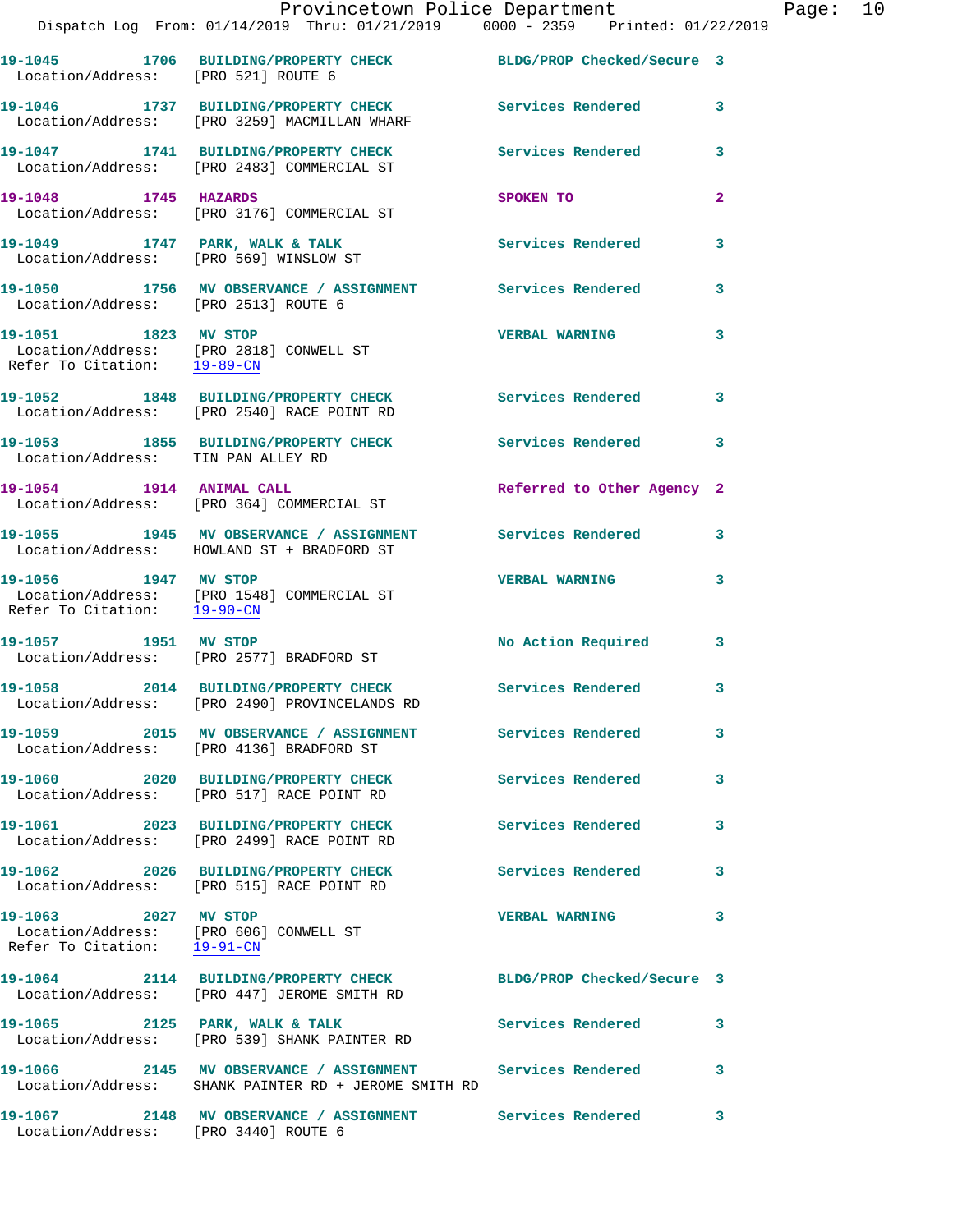| 19-1068<br>Refer To Citation: | 2155 | MV STOP<br>Location/Address: [PRO 2513] ROUTE 6<br>$19 - 92 - CN$                | <b>VERBAL WARNING</b>      |  |
|-------------------------------|------|----------------------------------------------------------------------------------|----------------------------|--|
| 19-1069                       | 2207 | BUILDING/PROPERTY CHECK<br>Location/Address: [PRO 519] RACE POINT RD             | BLDG/PROP Checked/Secure 3 |  |
| 19-1070                       | 2322 | COMPLAINT - GENERAL<br>Location/Address: [PRO 2085] FREEMAN ST                   | SPOKEN TO                  |  |
| 19-1071<br>Refer To Arrest:   | 2341 | <b>SERVE WARRANT</b><br>Location/Address: [PRO 2085] FREEMAN ST<br>$19 - 8 - AR$ | Arrest(s) Made             |  |

## **For Date: 01/18/2019 - Friday**

|                                                             | 19-1072 0005 BUILDING/PROPERTY CHECK<br>Location/Address: [PRO 2483] COMMERCIAL ST                      | <b>Services Rendered</b>   | 3                          |
|-------------------------------------------------------------|---------------------------------------------------------------------------------------------------------|----------------------------|----------------------------|
|                                                             | 19-1073 0034 BUILDING/PROPERTY CHECK<br>Location/Address: [PRO 75] CAPTAIN BERTIES WAY                  | <b>Services Rendered</b>   | $\overline{\mathbf{3}}$    |
|                                                             | 19-1074 0041 BUILDING/PROPERTY CHECK<br>Location/Address: [PRO 2977] COMMERCIAL ST                      | <b>Services Rendered</b>   | $\mathbf{3}$               |
| Location/Address: SNAIL RD + ROUTE 6                        |                                                                                                         |                            | $\overline{\mathbf{3}}$    |
| 19-1076                                                     | 0131 MV OBSERVANCE / ASSIGNMENT Services Rendered 3<br>Location/Address: [PRO 530] SHANK PAINTER RD     |                            |                            |
| 19-1077                                                     | 0145 BUILDING/PROPERTY CHECK<br>Location/Address: [PRO 530] SHANK PAINTER RD                            | BLDG/PROP Checked/Secure 3 |                            |
| 19-1078                                                     | 0218 BUILDING/PROPERTY CHECK<br>Location/Address: [PRO 3030] TIN PAN ALLEY RD                           | <b>Services Rendered</b>   | $\overline{\phantom{a}}$ 3 |
|                                                             | 19-1079 0231 MEDICAL EMERGENCY<br>Location/Address: [PRO 442] HARRY KEMP WAY                            | Transported to Hospital 1  |                            |
|                                                             | 19-1080 0250 PARK, WALK & TALK<br>Location/Address: [PRO 539] SHANK PAINTER RD                          | Services Rendered 3        |                            |
|                                                             | 19-1081  0309  ALARM - GENERAL<br>Location/Address: [PRO 843] COMMERCIAL ST                             | False Alarm                | $\mathbf{1}$               |
|                                                             | 19-1083 0524 BUILDING/PROPERTY CHECK<br>Location/Address: [PRO 2206] PILGRIMS LANDING                   | BLDG/PROP Checked/Secure 3 |                            |
|                                                             | 19-1084 0551 MV OBSERVANCE / ASSIGNMENT Services Rendered 3<br>Location/Address: [PRO 2489] BRADFORD ST |                            |                            |
| 19-1085 0714 ALARM - GENERAL                                | Location/Address: [PRO 228] COMMERCIAL ST                                                               | BLDG/PROP Checked/Secure 1 |                            |
| 19-1086                                                     | 0737 BUILDING/PROPERTY CHECK<br>Location/Address: [PRO 2977] COMMERCIAL ST                              | <b>Services Rendered</b> 3 |                            |
| 19-1087 0755 ESCORT / TRANSPORT<br>Refer To Arrest: 19-8-AR | Location/Address: [ORL 1] ROCK HARBOR RD                                                                | Transferred Custody        | $\overline{\mathbf{3}}$    |
|                                                             |                                                                                                         |                            |                            |
|                                                             | 19-1089 0800 BUILDING/PROPERTY CHECK<br>Location/Address: [PRO 3430] COMMERCIAL ST                      | Services Rendered 3        |                            |
| 19-1088 0806 AT SCHOOL                                      | Location/Address: [PRO 569] WINSLOW ST                                                                  | Services Rendered          | $\overline{\mathbf{3}}$    |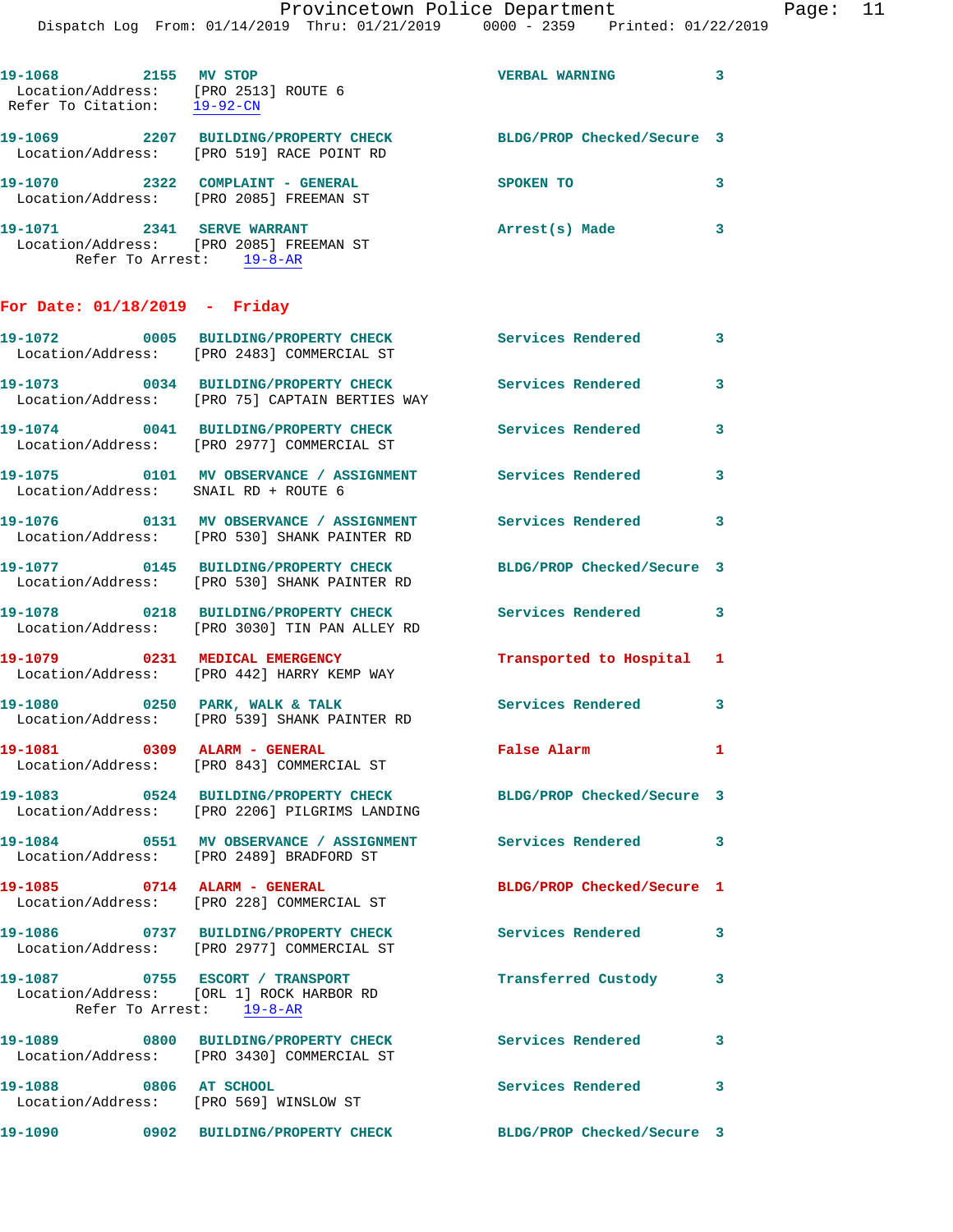|                                                                                             | Provincetown Police Department<br>Dispatch Log From: 01/14/2019 Thru: 01/21/2019 0000 - 2359 Printed: 01/22/2019 |                            |                |
|---------------------------------------------------------------------------------------------|------------------------------------------------------------------------------------------------------------------|----------------------------|----------------|
|                                                                                             | Location/Address: [PRO 2206] PILGRIMS LANDING                                                                    |                            |                |
|                                                                                             |                                                                                                                  |                            |                |
| Location/Address: [PRO 94] BRADFORD ST                                                      | 19-1092 		 0912 MV OBSERVANCE / ASSIGNMENT Services Rendered                                                     |                            | 3              |
| 19-1093 1014 MV DISABLED<br>Location/Address: ROUTE 6 + HOWLAND ST                          |                                                                                                                  | <b>Vehicle Towed</b>       | $\overline{a}$ |
| 19-1094 1023 MV DISABLED<br>Location/Address: [PRO 521] ROUTE 6                             |                                                                                                                  | SPOKEN TO                  | $\overline{2}$ |
|                                                                                             | 19-1095 1025 MEDICAL EMERGENCY<br>Location/Address: [PRO 1543] COMMERCIAL ST                                     | <b>PATIENT REFUSAL</b>     | 1.             |
| Refer To Citation: 19-93-CN                                                                 | 19-1096 1029 MV STOP<br>Location/Address: [PRO 3099] SHANK PAINTER RD                                            | <b>VERBAL WARNING</b>      | 3              |
| 19-1098 1039 MV STOP                                                                        | Location/Address: [PRO 3296] SHANK PAINTER RD<br>Refer To Citation: $\frac{19-94-CN}{\sqrt{10-94-CN}}$           | <b>VERBAL WARNING</b>      | 3              |
| 19-1099 1046 MV STOP<br>Location/Address: ROUTE 6 + SNAIL RD<br>Refer To Citation: 19-95-CN |                                                                                                                  | <b>VERBAL WARNING</b>      | 3              |
| 19-1100 1053 MV STOP<br>Location/Address: ROUTE 6 + SNAIL RD<br>Refer To Citation: T1244440 |                                                                                                                  | Citation / Warning Issue 3 |                |
| Location/Address: [PRO 3287] ROUTE 6                                                        | 19-1101 1113 BUILDING/PROPERTY CHECK BLDG/PROP Checked/Secure 3                                                  |                            |                |
|                                                                                             | 19-1102 1155 MV OBSERVANCE / ASSIGNMENT Services Rendered<br>Location/Address: BRADFORD ST + STANDISH ST         |                            | 3              |
| 19-1103 1202 MV HIT & RUN                                                                   | Location/Address: [PRO 488] MAYFLOWER ST                                                                         | SPOKEN TO                  | $\overline{2}$ |
| 19-1104 1235 MV STOP                                                                        | Location/Address: [PRO 1867] SHANK PAINTER RD<br>Refer To Citation: 19-96-CN                                     | <b>VERBAL WARNING</b>      | 3              |
|                                                                                             | 19-1106 1321 BUILDING/PROPERTY CHECK<br>Location/Address: [PRO 2540] RACE POINT RD                               | BLDG/PROP Checked/Secure 3 |                |
| 19-1107 1328 MV STOP<br>Refer To Citation: 19-97-CN                                         | Location/Address: [PRO 3670] SHANK PAINTER RD                                                                    | <b>VERBAL WARNING</b>      | 3              |
| 19-1108 1332 ALARM - FIRE                                                                   | Location/Address: [PRO 2702] COMMERCIAL ST                                                                       | False Alarm                | 1              |
| 19-1109 1342 MV STOP                                                                        | Location/Address: [PRO 2558] BRADFORD ST<br>Refer To Citation: 19-98-CN                                          | <b>VERBAL WARNING</b>      | 3              |
| 19-1110 1346 MV STOP<br>Refer To Citation: 19-99-CN                                         | Location/Address: BRADFORD ST + BREWSTER ST                                                                      | <b>VERBAL WARNING</b>      | 3              |
| Location/Address: [PRO 571] ALDEN ST                                                        | 19-1112 1426 BUILDING/PROPERTY CHECK BLDG/PROP Checked/Secure 3                                                  |                            |                |
| 19-1113 1431 ANIMAL CALL                                                                    | Location/Address: [PRO 175] COMMERCIAL ST                                                                        | Referred to Other Agency 2 |                |
| Location/Address: [PRO 569] WINSLOW ST                                                      | 19-1114 1456 SERVICE CALL - POLICE                                                                               | <b>Services Rendered</b> 3 |                |
| 19-1115 1526 PARK, WALK & TALK                                                              |                                                                                                                  | <b>Services Rendered</b>   | 3              |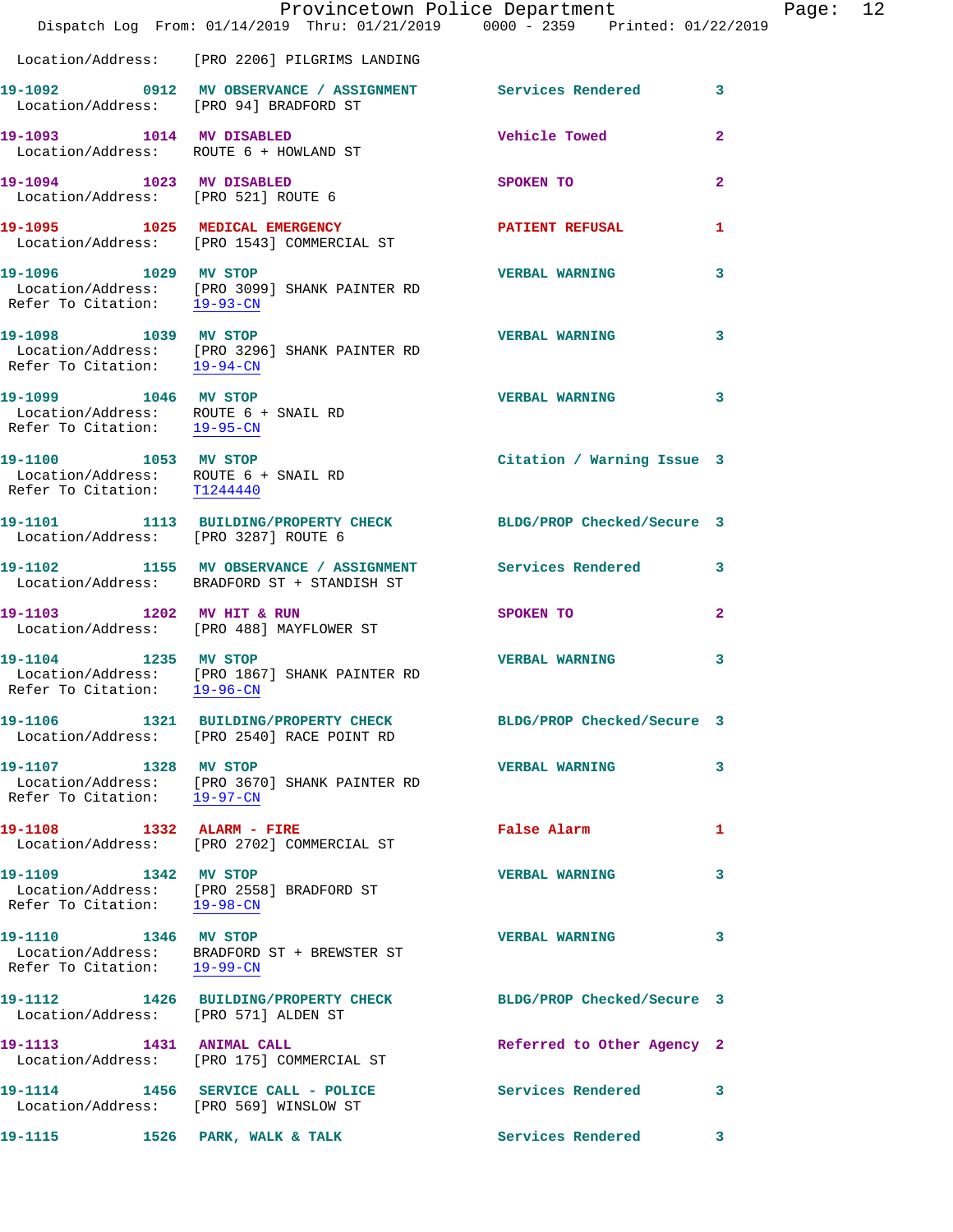|                                                                                                           | Provincetown Police Department<br>Dispatch Log From: 01/14/2019 Thru: 01/21/2019 0000 - 2359 Printed: 01/22/2019 |                            |              |
|-----------------------------------------------------------------------------------------------------------|------------------------------------------------------------------------------------------------------------------|----------------------------|--------------|
|                                                                                                           | Location/Address: [PRO 526] RYDER ST EXT                                                                         |                            |              |
|                                                                                                           | 19-1116 1540 BUILDING/PROPERTY CHECK<br>Location/Address: [PRO 3033] COMMERCIAL ST                               | BLDG/PROP Checked/Secure 3 |              |
| Location/Address: [PRO 521] ROUTE 6                                                                       | 19-1117 1541 BUILDING/PROPERTY CHECK Services Rendered                                                           |                            | 3            |
|                                                                                                           | 19-1118 1606 MV COMPLAINT<br>Location/Address: [PRO 1952] COMMERCIAL ST                                          | SPOKEN TO                  | $\mathbf{2}$ |
| 19-1125 1615 FOLLOW UP<br>Refer To Arrest: 19-8-AR                                                        | Location/Address: [PRO 2085] FREEMAN ST                                                                          | Services Rendered          | $\mathbf{2}$ |
| 19-1119 1616 MV STOP                                                                                      | Location/Address: [PRO 3430] COMMERCIAL ST<br>Refer To Citation: 19-100-CN                                       | <b>VERBAL WARNING</b>      | 3            |
| 19-1120 1626 MV STOP<br>Location/Address: [PRO 2513] ROUTE 6<br>Refer To Citation: 19-101-CN              |                                                                                                                  | <b>VERBAL WARNING</b>      | 3            |
| 19-1121 1631 MV STOP<br>Location/Address: [PRO 2521] ROUTE 6<br>Refer To Citation: 19-102-CN              |                                                                                                                  | <b>VERBAL WARNING</b>      | 3            |
| 19-1122 1654 MV STOP<br>Location/Address: [PRO 2521] ROUTE 6<br>Refer To Citation: $\frac{19-103-CN}{\ }$ |                                                                                                                  | <b>VERBAL WARNING</b>      | 3            |
|                                                                                                           | 19-1124 1731 BUILDING/PROPERTY CHECK BLDG/PROP Checked/Secure 3<br>Location/Address: [PRO 3033] COMMERCIAL ST    |                            |              |
| Refer To Citation: 19-104-CN                                                                              | 19-1126 1812 MV STOP<br>Location/Address: COURT ST + SHANK PAINTER RD                                            | <b>VERBAL WARNING</b>      | 3            |
| Location/Address: ROUTE 6 + SNAIL RD                                                                      | 19-1127 1823 MV OBSERVANCE / ASSIGNMENT Services Rendered                                                        |                            | 3            |
|                                                                                                           | 19-1128 1835 BUILDING/PROPERTY CHECK<br>Location/Address: [PRO 2977] COMMERCIAL ST                               | <b>Services Rendered</b>   | $\mathbf{3}$ |
| 19-1129 1852 MV STOP<br>Location/Address: [PRO 2521] ROUTE 6<br>Refer To Citation: T1244200               |                                                                                                                  | Citation / Warning Issue 3 |              |
| Location/Address: ROUTE 6 + SNAIL RD                                                                      | 19-1130 1951 MV OBSERVANCE / ASSIGNMENT Services Rendered                                                        |                            | 3            |
| 19-1131 2011 MV STOP<br>Location/Address: [PRO 521] ROUTE 6<br>Refer To Citation: 19-105-CN               |                                                                                                                  | <b>VERBAL WARNING</b>      | 3            |
| 19-1132 2026 ANIMAL CALL<br>Location/Address: [PRO 1047] PEARL ST                                         |                                                                                                                  | Services Rendered          | $\mathbf{2}$ |
|                                                                                                           | 19-1133 2031 BUILDING/PROPERTY CHECK<br>Location/Address: [PRO 3259] MACMILLAN WHARF                             | <b>Services Rendered</b>   | 3            |
|                                                                                                           | 19-1134 2035 BUILDING/PROPERTY CHECK<br>Location/Address: [PRO 517] RACE POINT RD                                | Services Rendered          | 3            |
|                                                                                                           | 19-1135 2035 PARK, WALK & TALK<br>Location/Address: [PRO 3870] COMMERCIAL ST                                     | Services Rendered          | 3            |
|                                                                                                           | 19-1136 2039 BUILDING/PROPERTY CHECK<br>Location/Address: [PRO 2499] RACE POINT RD                               | Services Rendered          | 3            |
|                                                                                                           | 19-1137 2040 BUILDING/PROPERTY CHECK                                                                             | Services Rendered          | 3            |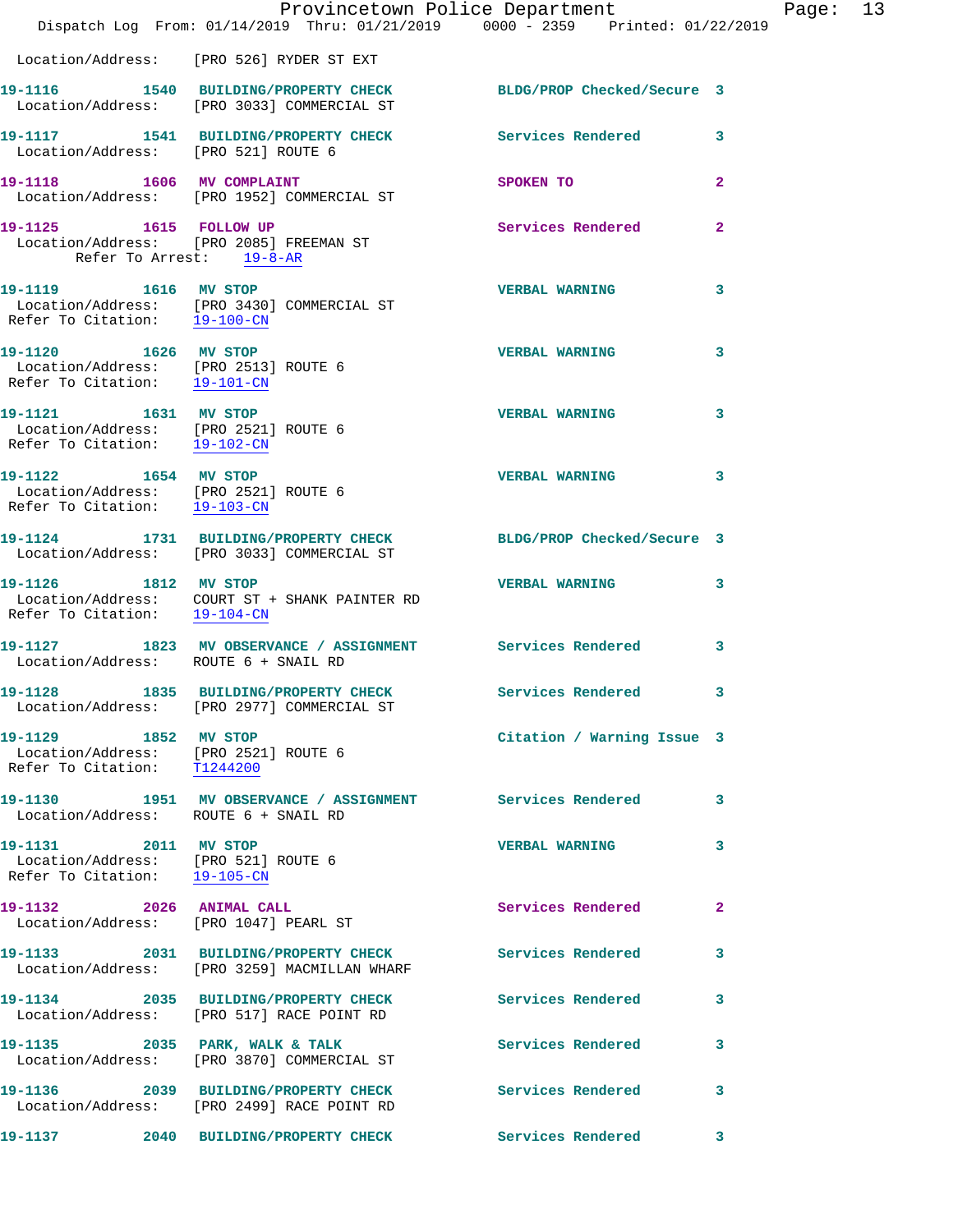|                                                                                     | Provincetown Police Department<br>Dispatch Log From: 01/14/2019 Thru: 01/21/2019 0000 - 2359 Printed: 01/22/2019 |                            |              |
|-------------------------------------------------------------------------------------|------------------------------------------------------------------------------------------------------------------|----------------------------|--------------|
|                                                                                     | Location/Address: [PRO 515] RACE POINT RD                                                                        |                            |              |
| 19-1138 2040 BAR CHECK                                                              | Location/Address: [PRO 399] COMMERCIAL ST                                                                        | <b>Services Rendered</b>   | 3            |
| 19-1139 2043 BAR CHECK                                                              | Location/Address: [PRO 2737] COMMERCIAL ST                                                                       | <b>Services Rendered</b>   | 3            |
|                                                                                     | 19-1140 2047 BUILDING/PROPERTY CHECK<br>Location/Address: [PRO 2540] RACE POINT RD                               | <b>Services Rendered</b>   | 3            |
| Refer To Field Int: 19-5-FI                                                         | 19-1141 2051 SUSPICIOUS ACTIVITY<br>Location/Address: [PRO 208] COMMERCIAL ST                                    | Could Not Locate           | $\mathbf{2}$ |
|                                                                                     | 19-1142 2108 BUILDING/PROPERTY CHECK Services Rendered<br>Location/Address: [PRO 2490] PROVINCELANDS RD          |                            | 3            |
|                                                                                     | 19-1143 2113 BUILDING/PROPERTY CHECK<br>Location/Address: [PRO 3432] TIN PAN ALLEY RD                            | <b>Services Rendered</b>   | 3            |
| 19-1144 2116 MV STOP<br>Refer To Citation: 19-106-CN<br>Refer To Field Int: 19-5-FI | Location/Address: [PRO 2483] COMMERCIAL ST                                                                       | <b>VERBAL WARNING</b>      | 3            |
|                                                                                     | 19-1146 2345 BUILDING/PROPERTY CHECK Services Rendered<br>Location/Address: [PRO 2483] COMMERCIAL ST             |                            | 3            |
|                                                                                     | 19-1147 2354 BUILDING/PROPERTY CHECK<br>Location/Address: [PRO 2977] COMMERCIAL ST                               | Services Rendered          | 3            |
| For Date: $01/19/2019$ - Saturday                                                   |                                                                                                                  |                            |              |
|                                                                                     | 19-1148 0000 BUILDING/PROPERTY CHECK<br>Location/Address: [PRO 2540] RACE POINT RD                               | <b>Services Rendered</b>   | 3            |
|                                                                                     | 19-1149 0003 BUILDING/PROPERTY CHECK<br>Location/Address: [PRO 517] RACE POINT RD                                | Services Rendered          | 3            |
| 0006<br>19-1150                                                                     | <b>BUILDING/PROPERTY CHECK</b><br>Location/Address: [PRO 515] RACE POINT RD                                      | Services Rendered          | 3            |
|                                                                                     | 19-1152 0020 BUILDING/PROPERTY CHECK<br>Location/Address: [PRO 526] RYDER ST EXT                                 | <b>Services Rendered</b>   | 3            |
|                                                                                     | 19-1153 0028 BUILDING/PROPERTY CHECK<br>Location/Address: [PRO 564] BAYBERRY AVE                                 | <b>Services Rendered</b>   | 3            |
|                                                                                     | 19-1154 0032 BUILDING/PROPERTY CHECK<br>Location/Address: [PRO 175] COMMERCIAL ST                                | BLDG/PROP Checked/Secure 3 |              |
|                                                                                     | 19-1155 0037 BUILDING/PROPERTY CHECK<br>Location/Address: [PRO 75] CAPTAIN BERTIES WAY                           | <b>Services Rendered</b>   | 3            |
|                                                                                     | 19-1156 0043 BUILDING/PROPERTY CHECK BLDG/PROP Checked/Secure 3<br>Location/Address: [PRO 182] COMMERCIAL ST     |                            |              |
| Location/Address: [PRO 2513] ROUTE 6                                                | 19-1157 0050 MV OBSERVANCE / ASSIGNMENT Services Rendered                                                        |                            | 3            |
|                                                                                     | 19-1158 0055 MV OBSERVANCE / ASSIGNMENT<br>Location/Address: [PRO 2577] BRADFORD ST                              | No Action Required         | 3            |
|                                                                                     | 19-1159 0129 BUILDING/PROPERTY CHECK BLDG/PROP Checked/Secure 3<br>Location/Address: [PRO 2898] JEROME SMITH RD  |                            |              |
|                                                                                     | 19-1160 0132 BUILDING/PROPERTY CHECK BLDG/PROP Checked/Secure 3<br>Location/Address: [PRO 2540] RACE POINT RD    |                            |              |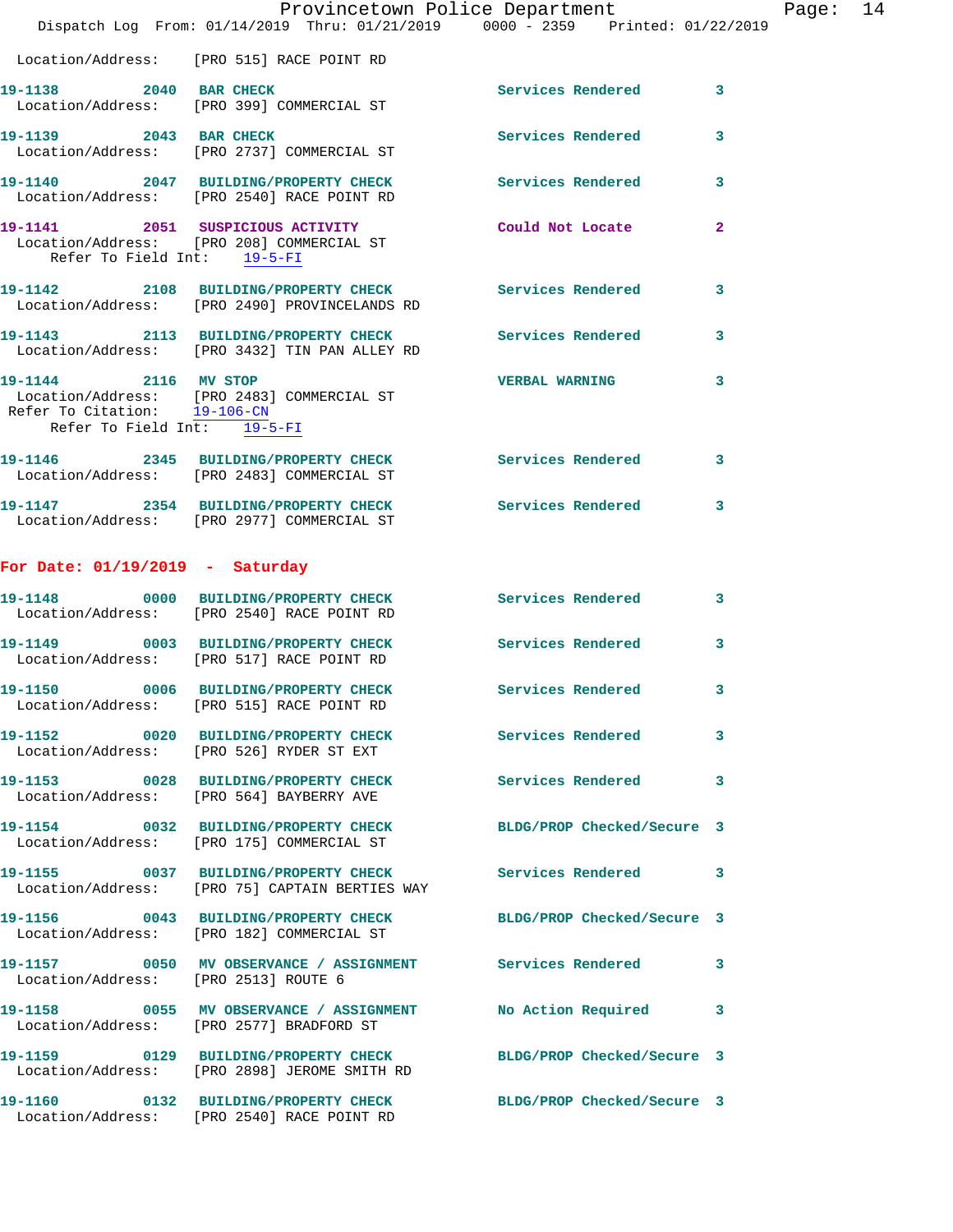|                                                                         | 19-1161 		 0429 MV OBSERVANCE / ASSIGNMENT Services Rendered 3<br>Location/Address: [PRO 2489] BRADFORD ST |                            |                |
|-------------------------------------------------------------------------|------------------------------------------------------------------------------------------------------------|----------------------------|----------------|
|                                                                         | 19-1162 0521 BUILDING/PROPERTY CHECK<br>Location/Address: [PRO 2499] RACE POINT RD                         | BLDG/PROP Checked/Secure 3 |                |
|                                                                         | 19-1163 0535 BUILDING/PROPERTY CHECK<br>Location/Address: [PRO 530] SHANK PAINTER RD                       | BLDG/PROP Checked/Secure 3 |                |
|                                                                         | 19-1164 0605 BUILDING/PROPERTY CHECK<br>Location/Address: [PRO 519] RACE POINT RD                          | BLDG/PROP Checked/Secure 3 |                |
|                                                                         | 19-1165 0757 BUILDING/PROPERTY CHECK<br>Location/Address: [PRO 3430] COMMERCIAL ST                         | Services Rendered          | 3              |
|                                                                         | 19-1166 0757 BUILDING/PROPERTY CHECK<br>Location/Address: [PRO 2493] BRADFORD ST                           | <b>Services Rendered</b>   | 3              |
| 19-1167 0806 ANIMAL CALL<br>Location/Address: [PRO 1047] PEARL ST       |                                                                                                            | Services Rendered          | $\overline{2}$ |
|                                                                         | 19-1168 0815 BUILDING/PROPERTY CHECK<br>Location/Address: [PRO 2206] PILGRIMS LANDING                      | Services Rendered          | 3              |
|                                                                         | 19-1169 0823 MV OBSERVANCE / ASSIGNMENT<br>Location/Address: BRADFORD ST + STANDISH ST                     | <b>Services Rendered</b>   | 3              |
| 19-1170 0825 ANIMAL CALL                                                | Location/Address: [PRO 3296] SHANK PAINTER RD                                                              | Services Rendered          | $\overline{2}$ |
| 19-1171 0831 MV COLLISION                                               | Location/Address: [PRO 539] SHANK PAINTER RD                                                               | Services Rendered          | 1              |
|                                                                         | 19-1172 0912 BUILDING/PROPERTY CHECK<br>Location/Address: [PRO 2489] BRADFORD ST                           | <b>Services Rendered</b>   | 3              |
|                                                                         | 19-1173 0914 BUILDING/PROPERTY CHECK<br>Location/Address: [PRO 2494] BRADFORD ST                           | <b>Services Rendered</b>   | 3              |
|                                                                         | 19-1174 0923 BUILDING/PROPERTY CHECK<br>Location/Address: [PRO 3259] MACMILLAN WHARF                       | <b>Services Rendered</b>   | 3              |
|                                                                         | 19-1175 0940 BUILDING/PROPERTY CHECK<br>Location/Address: [PRO 3317] CEMETERY RD                           | BLDG/PROP Checked/Secure 3 |                |
|                                                                         | 19-1176 0941 BUILDING/PROPERTY CHECK<br>Location/Address: [PRO 3318] CEMETERY RD                           | BLDG/PROP Checked/Secure 3 |                |
| 19-1177 1027 MV DISABLED                                                | Location/Address: ALDEN ST + CEMETERY RD                                                                   | Services Rendered          | $\mathbf{2}$   |
| 19-1178 1043 MEDICAL EMERGENCY<br>Location/Address: [PRO 3222] ALDEN ST |                                                                                                            | Transported to Hospital 1  |                |
| 19-1180 1048 PARK, WALK & TALK                                          | Location/Address: [PRO 177] COMMERCIAL ST                                                                  | Services Rendered          | 3              |
| 19-1181 1106 ANIMAL CALL                                                | Location/Address: [PRO 3966] SHANK PAINTER RD                                                              | <b>Services Rendered</b>   | $\mathbf{2}$   |
|                                                                         | 19-1182 1115 BUILDING/PROPERTY CHECK<br>Location/Address: [PRO 525] COMMERCIAL ST                          | <b>Services Rendered</b>   | $\mathbf{3}$   |
|                                                                         | 19-1183 1117 BUILDING/PROPERTY CHECK<br>Location/Address: [PRO 394] COMMERCIAL ST                          | <b>Services Rendered</b>   | 3              |
|                                                                         | 19-1184 1117 PARK, WALK & TALK<br>Location/Address: [PRO 516] RACE POINT RD                                | <b>Services Rendered</b>   | $\mathbf{3}$   |
| Location/Address: ROUTE 6 + SNAIL RD                                    | 19-1185 1124 MV OBSERVANCE / ASSIGNMENT Services Rendered                                                  |                            | $\mathbf{3}$   |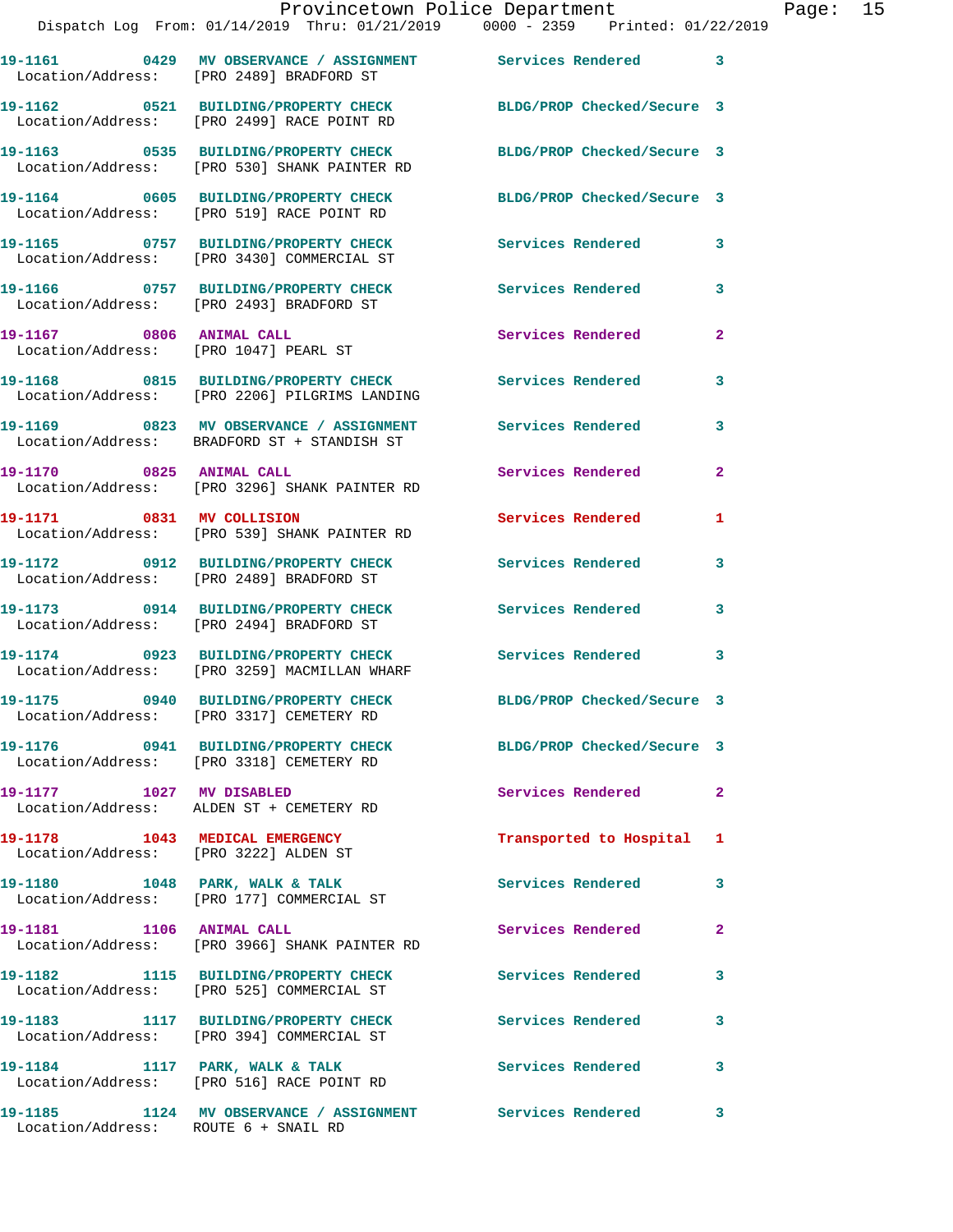## Provincetown Police Department Page: 16

Dispatch Log From: 01/14/2019 Thru: 01/21/2019 0000 - 2359 Printed: 01/22/2019

| Location/Address: [PRO 521] ROUTE 6                  | 19-1186 1137 MV OBSERVANCE / ASSIGNMENT Services Rendered                                              |                            | 3 |
|------------------------------------------------------|--------------------------------------------------------------------------------------------------------|----------------------------|---|
|                                                      | 19-1187 1150 MV OBSERVANCE / ASSIGNMENT<br>Location/Address: BRADFORD ST + RYDER ST                    | Services Rendered          | 3 |
| 19-1188 1212 ANIMAL CALL                             | Location/Address: [PRO 537] SHANK PAINTER RD                                                           | Services Rendered          | 2 |
|                                                      | 19-1189 1213 PARK, WALK & TALK<br>Location/Address: [PRO 2500] COMMERCIAL ST                           | Services Rendered          | 3 |
|                                                      | 19-1190 1220 MV OBSERVANCE / ASSIGNMENT Services Rendered<br>Location/Address: BRADFORD ST + PRINCE ST |                            | 3 |
| Location/Address: [PRO 3287] ROUTE 6                 | 19-1191 1236 BUILDING/PROPERTY CHECK                                                                   | BLDG/PROP Checked/Secure 3 |   |
| 19-1192 1310 MV STOP<br>Refer To Citation: 19-107-CN | Location/Address: ROUTE 6 + SHANK PAINTER RD                                                           | <b>VERBAL WARNING</b>      | 3 |
|                                                      | 19-1193 1317 BUILDING/PROPERTY CHECK<br>Location/Address: [PRO 2540] RACE POINT RD                     | Services Rendered          | 3 |
|                                                      | 19-1194 1417 BUILDING/PROPERTY CHECK<br>Location/Address: [PRO 2977] COMMERCIAL ST                     | Services Rendered          | 3 |
|                                                      | 19-1195 1429 BUILDING/PROPERTY CHECK<br>Location/Address: [PRO 3670] SHANK PAINTER RD                  | Services Rendered          | 3 |
|                                                      | 19-1196 1505 MEDICAL EMERGENCY<br>Location/Address: [PRO 1892] SHANK PAINTER RD                        | Services Rendered          | 1 |
| 19-1197 1515 FOLLOW UP                               | Location/Address: [PRO 2551] PROVINCELANDS RD                                                          | Services Rendered          | 2 |
|                                                      | 19-1198 1519 BUILDING/PROPERTY CHECK<br>Location/Address: [PRO 2499] RACE POINT RD                     | Services Rendered          | 3 |
|                                                      | 19-1199 1521 BUILDING/PROPERTY CHECK<br>Location/Address: [PRO 515] RACE POINT RD                      | Services Rendered          | 3 |
|                                                      | 19-1200 1521 BUILDING/PROPERTY CHECK<br>Location/Address: [PRO 2551] PROVINCELANDS RD                  | <b>Services Rendered</b>   | 3 |
| 19-1201                                              | 1523 BUILDING/PROPERTY CHECK<br>Location/Address: [PRO 517] RACE POINT RD                              | Services Rendered          | 3 |
|                                                      | 19-1202 1526 BUILDING/PROPERTY CHECK<br>Location/Address: [PRO 2540] RACE POINT RD                     | Services Rendered          | 3 |
|                                                      | 19-1203 1527 BUILDING/PROPERTY CHECK<br>Location/Address: [PRO 3165] RACE POINT RD                     | Services Rendered          | 3 |
|                                                      | 19-1205 1545 MV OBSERVANCE / ASSIGNMENT<br>Location/Address: SHANK PAINTER RD + COURT ST               | Services Rendered          | 3 |
| 19-1206                                              | 1553 BUILDING/PROPERTY CHECK<br>Location/Address: [PRO 2977] COMMERCIAL ST                             | <b>Services Rendered</b>   | 3 |
| 19-1207 1608 MV STOP<br>Refer To Citation: 19-110-CN | Location/Address: [PRO 2490] PROVINCELANDS RD<br>Refer To Citation: 19-108-CN                          | <b>VERBAL WARNING</b>      | 3 |
|                                                      | 19-1208 1621 MV OBSERVANCE / ASSIGNMENT<br>Location/Address: [PRO 1892] SHANK PAINTER RD               | Services Rendered          | 3 |
| 19-1209                                              | 1649 BUILDING/PROPERTY CHECK                                                                           | BLDG/PROP Checked/Secure 3 |   |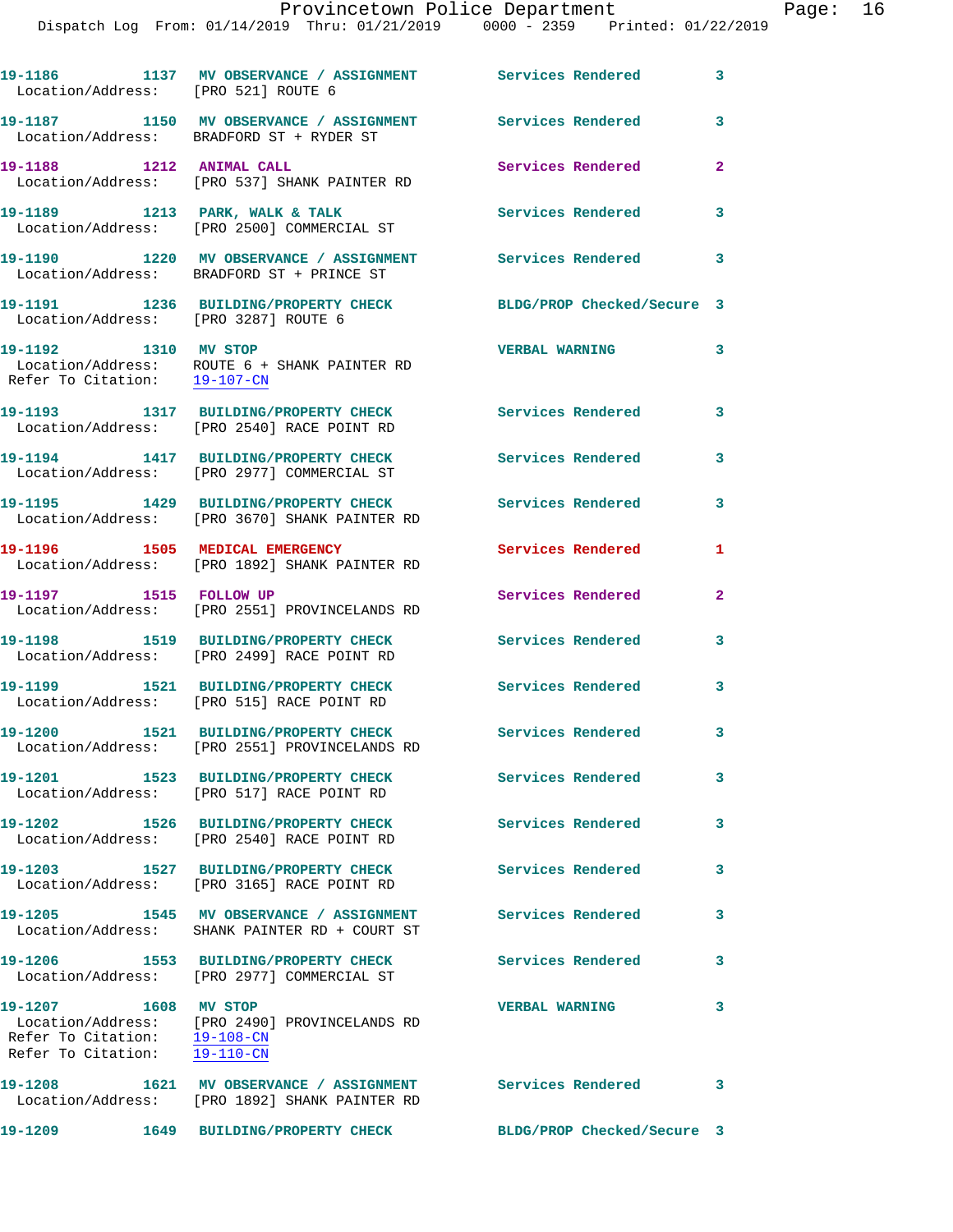| Location/Address: COMMERCIAL ST       |                                                                                                       |                          |                         |
|---------------------------------------|-------------------------------------------------------------------------------------------------------|--------------------------|-------------------------|
| 19-1210 1719 MV STOP                  | Location/Address: BRADFORD ST + HANCOCK ST<br>Refer To Citation: $\frac{19-109-CN}{\pi}$              | <b>VERBAL WARNING</b>    | $\overline{3}$          |
| 19-1211 1723 HAZARDS                  | Location/Address: [PRO 542] SHANK PAINTER RD                                                          | Services Rendered        | $\overline{2}$          |
|                                       | 19-1214 1743 SERVICE CALL - POLICE<br>Location/Address: [PRO 1790] BRADFORD ST                        | SPOKEN TO                | $\overline{\mathbf{3}}$ |
|                                       | 19-1215 1751 BUILDING/PROPERTY CHECK<br>Location/Address: [PRO 2540] RACE POINT RD                    | Services Rendered        | 3                       |
|                                       | 19-1216 1754 BUILDING/PROPERTY CHECK<br>Location/Address: [PRO 3165] RACE POINT RD                    | <b>Services Rendered</b> | 3                       |
| Location/Address: TIN PAN ALLEY RD    | 19-1217 1756 BUILDING/PROPERTY CHECK                                                                  | <b>Services Rendered</b> | 3                       |
| Location/Address: [PRO 3222] ALDEN ST | 19-1218 1810 SERVICE CALL - POLICE                                                                    | <b>Services Rendered</b> | 3                       |
|                                       | 19-1219 1826 MV OBSERVANCE / ASSIGNMENT<br>Location/Address: BRADFORD ST + HOWLAND ST                 | <b>Services Rendered</b> | 3                       |
| Location/Address: COMMERCIAL ST       | 19-1220 2036 BUILDING/PROPERTY CHECK                                                                  | Services Rendered        | 3                       |
|                                       | 19-1221 2059 MV OBSERVANCE / ASSIGNMENT Services Rendered<br>Location/Address: BRADFORD ST + RYDER ST |                          | 3                       |
| Location/Address: [PRO 3921] ROUTE 6  | 19-1222 2145 BUILDING/PROPERTY CHECK                                                                  | Services Rendered        | $\overline{\mathbf{3}}$ |
| 19-1223 2337 HAZARDS                  | Location/Address: [PRO 542] SHANK PAINTER RD                                                          | Services Rendered        | $\overline{2}$          |

## **For Date: 01/20/2019 - Sunday**

|                                                                    | Location/Address: [PRO 539] SHANK PAINTER RD                                                                               | <b>SPOKEN TO</b>          | $\overline{3}$ |
|--------------------------------------------------------------------|----------------------------------------------------------------------------------------------------------------------------|---------------------------|----------------|
| 19-1225  0126  ALARM - GENERAL                                     | Location/Address: [PRO 3945] GEORGES PATH                                                                                  | False Alarm Weather (No 1 |                |
|                                                                    | Location/Address: [PRO 3945] GEORGES PATH                                                                                  | False Alarm Weather (No 1 |                |
| Location/Address:                                                  | [PRO 1892] SHANK PAINTER RD                                                                                                | <b>Services Rendered</b>  | $\mathbf{1}$   |
|                                                                    | Location/Address: [PRO 3259] MACMILLAN WHARF                                                                               | <b>Services Rendered</b>  | $\mathbf{3}$   |
|                                                                    | 19-1229 0250 BUILDING/PROPERTY CHECK<br>Location/Address: [PRO 564] BAYBERRY AVE                                           | <b>Services Rendered</b>  | $\mathbf{3}$   |
| 19-1230 0434 HAZARDS                                               | Location/Address: [PRO 1892] SHANK PAINTER RD                                                                              | Services Rendered         | $\overline{2}$ |
|                                                                    | 19-1231       0556  BUILDING/PROPERTY CHECK        BLDG/PROP Checked/Secure 3<br>Location/Address: [PRO 516] RACE POINT RD |                           |                |
| 19-1232 0619 ALARM - FIRE<br>Location/Address: [PRO 1616] BANGS ST |                                                                                                                            | False Alarm Weather (No 1 |                |
|                                                                    | 19-1233 0759 BUILDING/PROPERTY CHECK<br>Location/Address: [PRO 3430] COMMERCIAL ST                                         | Services Rendered         | $\mathbf{3}$   |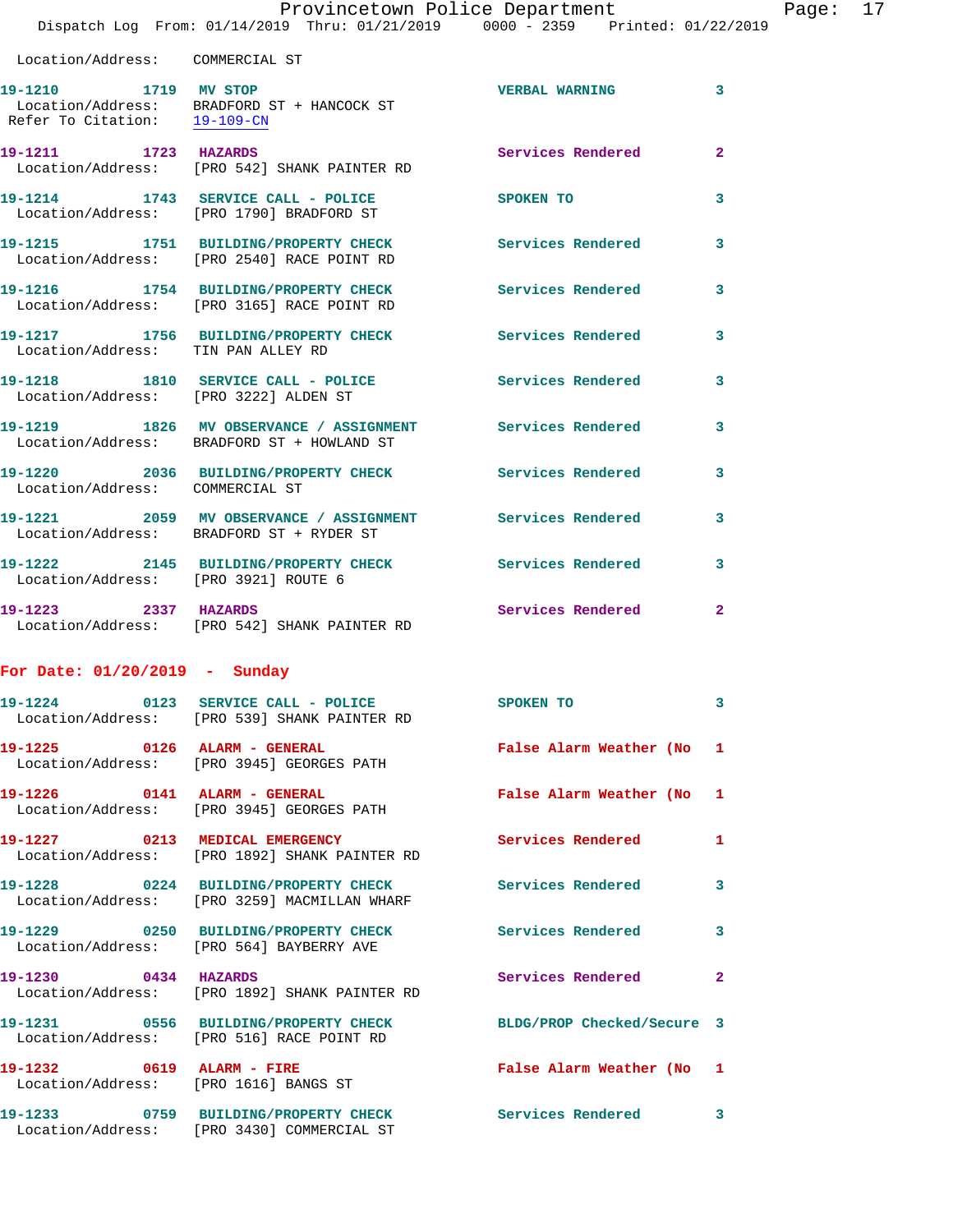|                                      | 19-1234 0801 BUILDING/PROPERTY CHECK Services Rendered 3<br>Location/Address: [PRO 3259] MACMILLAN WHARF |                            |                            |
|--------------------------------------|----------------------------------------------------------------------------------------------------------|----------------------------|----------------------------|
|                                      | 19-1235 0916 MV OBSERVANCE / ASSIGNMENT<br>Location/Address: BRADFORD ST + STANDISH ST                   | <b>Services Rendered</b>   | 3                          |
| 19-1236 0916 HAZARDS                 | Location/Address: [PRO 955] HOWLAND ST                                                                   | Services Rendered          | $\overline{2}$             |
|                                      | 19-1237 0955 BUILDING/PROPERTY CHECK<br>Location/Address: [PRO 2494] BRADFORD ST                         | Services Rendered          | 3                          |
|                                      | 19-1238 1007 MV OBSERVANCE / ASSIGNMENT<br>Location/Address: BRADFORD ST + SHANK PAINTER RD              | Services Rendered          | 3                          |
| 19-1239 1020 HAZARDS                 | Location/Address: [PRO 2140] COMMERCIAL ST                                                               | No Action Required         | $\overline{\phantom{0}}$ 2 |
|                                      | 19-1240 1048 BUILDING/PROPERTY CHECK<br>Location/Address: [PRO 2977] COMMERCIAL ST                       | BLDG/PROP Checked/Secure 3 |                            |
|                                      | 19-1241 1135 BUILDING/PROPERTY CHECK Services Rendered<br>Location/Address: [PRO 2206] PILGRIMS LANDING  |                            | 3                          |
| Location/Address: ROUTE 6 + SNAIL RD | 19-1242 1201 MV OBSERVANCE / ASSIGNMENT Services Rendered                                                |                            | 3                          |
|                                      | 19-1243 1222 PARK, WALK & TALK<br>Location/Address: [PRO 516] RACE POINT RD                              | <b>Services Rendered</b>   | 3                          |
|                                      | 19-1244 1305 PARK, WALK & TALK<br>Location/Address: [PRO 197] COMMERCIAL ST                              | Services Rendered          | 3                          |
| 19-1245 1324 HAZARDS                 | Location/Address: [PRO 3151] COMMERCIAL ST                                                               | Services Rendered          | $\mathbf{2}$               |
|                                      | 19-1246 1359 BUILDING/PROPERTY CHECK<br>Location/Address: [PRO 4136] BRADFORD ST                         | <b>Services Rendered</b>   | 3                          |
|                                      | 19-1247 1508 COMPLAINT - GENERAL<br>Location/Address: [PRO 823] COMMERCIAL ST                            | Services Rendered          | 3                          |
|                                      | 19-1248 1539 MV OBSERVANCE / ASSIGNMENT Services Rendered<br>Location/Address: [PRO 4136] BRADFORD ST    |                            | $\overline{\phantom{a}}$ 3 |
| 19-1249 1640 HAZARDS                 | Location/Address: [PRO 542] SHANK PAINTER RD                                                             | No Action Required         | $\mathbf{2}$               |
| 19-1250 1707 FOLLOW UP               | Location/Address: [PRO 542] SHANK PAINTER RD                                                             | Services Rendered          | $\mathbf{2}$               |
| 19-1251 1802 ALARM - FIRE            | Location/Address: [PRO 16] BRADFORD ST                                                                   | False Alarm Weather (No 1  |                            |
| 19-1252 1824 HAZARDS                 | Location/Address: [PRO 395] COMMERCIAL ST                                                                | Could Not Locate           | $\mathbf{2}$               |
| 19-1253 1836 MV STOP                 | Location/Address: COMMERCIAL ST + BERRY LN<br>Refer To Citation: T1244248                                | Citation / Warning Issue 3 |                            |
|                                      | 19-1254 2006 BUILDING/PROPERTY CHECK<br>Location/Address: [PRO 2483] COMMERCIAL ST                       | <b>Services Rendered</b>   | 3                          |
| 19-1255 2025 COMPLAINT - GENERAL     | Location/Address: [PRO 3430] COMMERCIAL ST                                                               | <b>Services Rendered</b>   | 3                          |
|                                      |                                                                                                          |                            |                            |

**19-1256 2325 ALARM - GENERAL Services Rendered 1** 

Location/Address: [PRO 1935] BAYBERRY AVE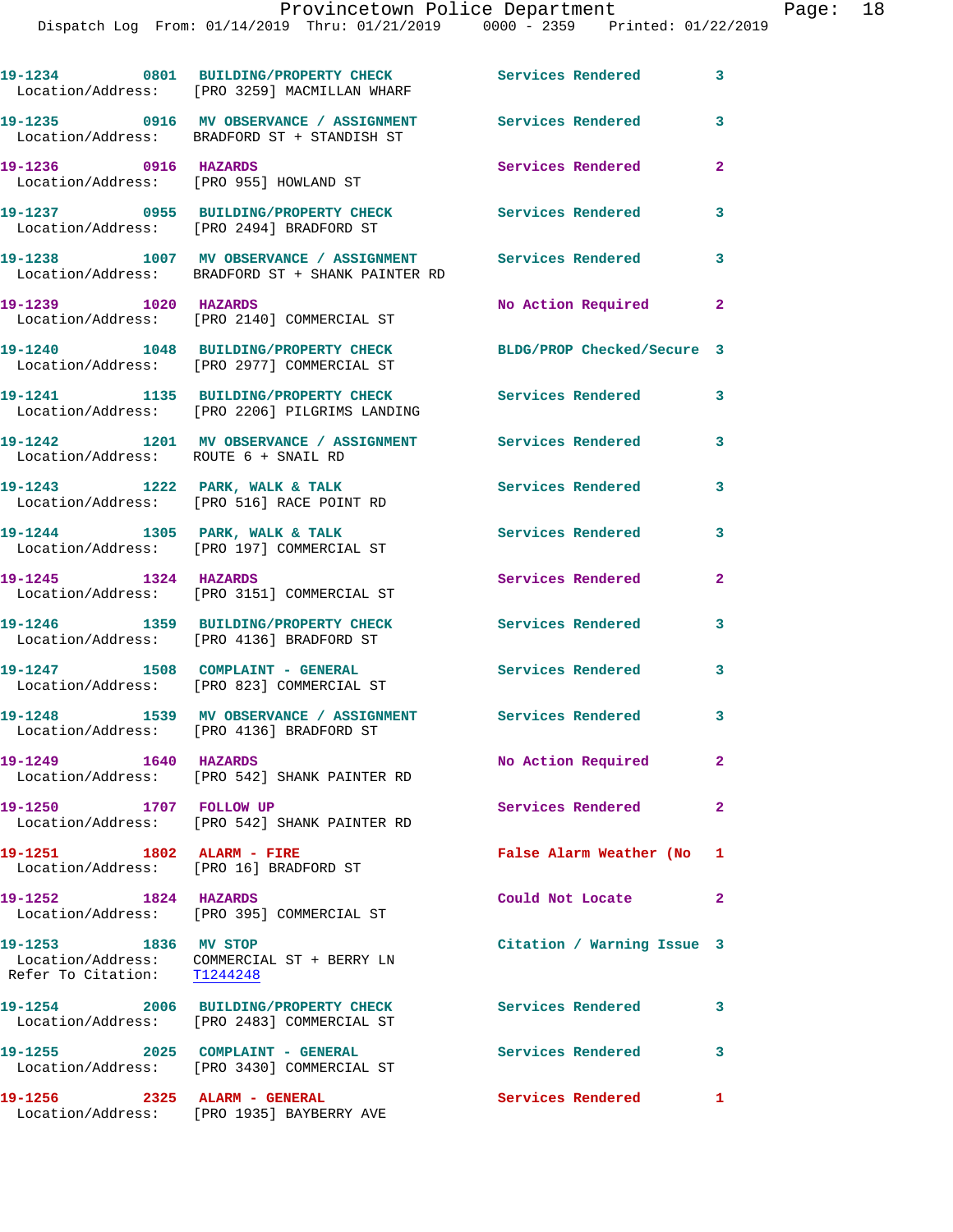| For Date: 01/21/2019<br>Monday |  |
|--------------------------------|--|
|--------------------------------|--|

|                                                                     | 19-1257 0011 MV OBSERVANCE / ASSIGNMENT Services Rendered 3<br>Location/Address: JEROME SMITH RD + SHANK PAINTER RD |                            |              |
|---------------------------------------------------------------------|---------------------------------------------------------------------------------------------------------------------|----------------------------|--------------|
| Location/Address: [PRO 94] BRADFORD ST                              |                                                                                                                     |                            | 3            |
|                                                                     | 19-1259 0043 BUILDING/PROPERTY CHECK Services Rendered<br>Location/Address: [PRO 2206] PILGRIMS LANDING             |                            | 3            |
|                                                                     | 19-1260 0103 BUILDING/PROPERTY CHECK<br>Location/Address: [PRO 3259] MACMILLAN WHARF                                | Services Rendered          | $\mathbf{3}$ |
|                                                                     | Location/Address: RACE POINT RD + ROUTE 6                                                                           |                            |              |
| Location/Address: [PRO 554] TREMONT ST                              | 19-1262 0136 BUILDING/PROPERTY CHECK                                                                                | BLDG/PROP Checked/Secure 3 |              |
|                                                                     | 19-1263 0202 BUILDING/PROPERTY CHECK<br>Location/Address: [PRO 2499] RACE POINT RD                                  | <b>Services Rendered</b>   | $\mathbf{3}$ |
|                                                                     | 19-1264 0221 BUILDING/PROPERTY CHECK<br>Location/Address: [PRO 3259] MACMILLAN WHARF                                | Services Rendered 3        |              |
| Location/Address: [PRO 512] PRINCE ST                               | 19-1265 0239 BUILDING/PROPERTY CHECK                                                                                | BLDG/PROP Checked/Secure 3 |              |
|                                                                     | 19-1266 0328 BUILDING/PROPERTY CHECK<br>Location/Address: [PRO 530] SHANK PAINTER RD                                | BLDG/PROP Checked/Secure 3 |              |
| Location/Address: [PRO 413] CONWELL ST                              | 19-1267 0419 BUILDING/PROPERTY CHECK                                                                                | BLDG/PROP Checked/Secure 3 |              |
|                                                                     | 19-1268 0443 BUILDING/PROPERTY CHECK<br>Location/Address: [PRO 2540] RACE POINT RD                                  | Services Rendered 3        |              |
|                                                                     | 19-1269 0458 BUILDING/PROPERTY CHECK<br>Location/Address: [PRO 516] RACE POINT RD                                   | BLDG/PROP Checked/Secure 3 |              |
| Location/Address: [PRO 2513] ROUTE 6                                | 19-1270 0516 MV OBSERVANCE / ASSIGNMENT Services Rendered 3                                                         |                            |              |
| 19-1271 0535 ASSIST CITIZEN<br>Location/Address: [PRO 1175] COOK ST |                                                                                                                     | Services Rendered 3        |              |
|                                                                     | 19-1272 0736 BUILDING/PROPERTY CHECK<br>Location/Address: [PRO 2494] BRADFORD ST                                    | <b>Services Rendered</b>   |              |
|                                                                     | 19-1273 0738 BUILDING/PROPERTY CHECK<br>Location/Address: [PRO 2977] COMMERCIAL ST                                  | Services Rendered          | $\mathbf{3}$ |
|                                                                     | 19-1274 0739 BUILDING/PROPERTY CHECK<br>Location/Address: [PRO 3430] COMMERCIAL ST                                  | Services Rendered          | 3            |
| Location/Address: HARBOUR DR                                        | 19-1275 0740 BUILDING/PROPERTY CHECK                                                                                | <b>Services Rendered</b>   | 3            |
|                                                                     | 19-1276 0827 BUILDING/PROPERTY CHECK<br>Location/Address: [PRO 526] RYDER ST EXT                                    | Services Rendered          | $\mathbf{3}$ |
| Location/Address: [PRO 94] BRADFORD ST                              | 19-1277 0828 BUILDING/PROPERTY CHECK                                                                                | <b>Services Rendered</b>   | 3            |
| Location/Address: ROUTE 6 + SNAIL RD                                | 19-1278 6839 MV OBSERVANCE / ASSIGNMENT Services Rendered                                                           |                            | $\mathbf{3}$ |
| 19-1279 0851 FOLLOW UP                                              | Location/Address: [PRO 542] SHANK PAINTER RD                                                                        | Services Rendered          | $\mathbf{2}$ |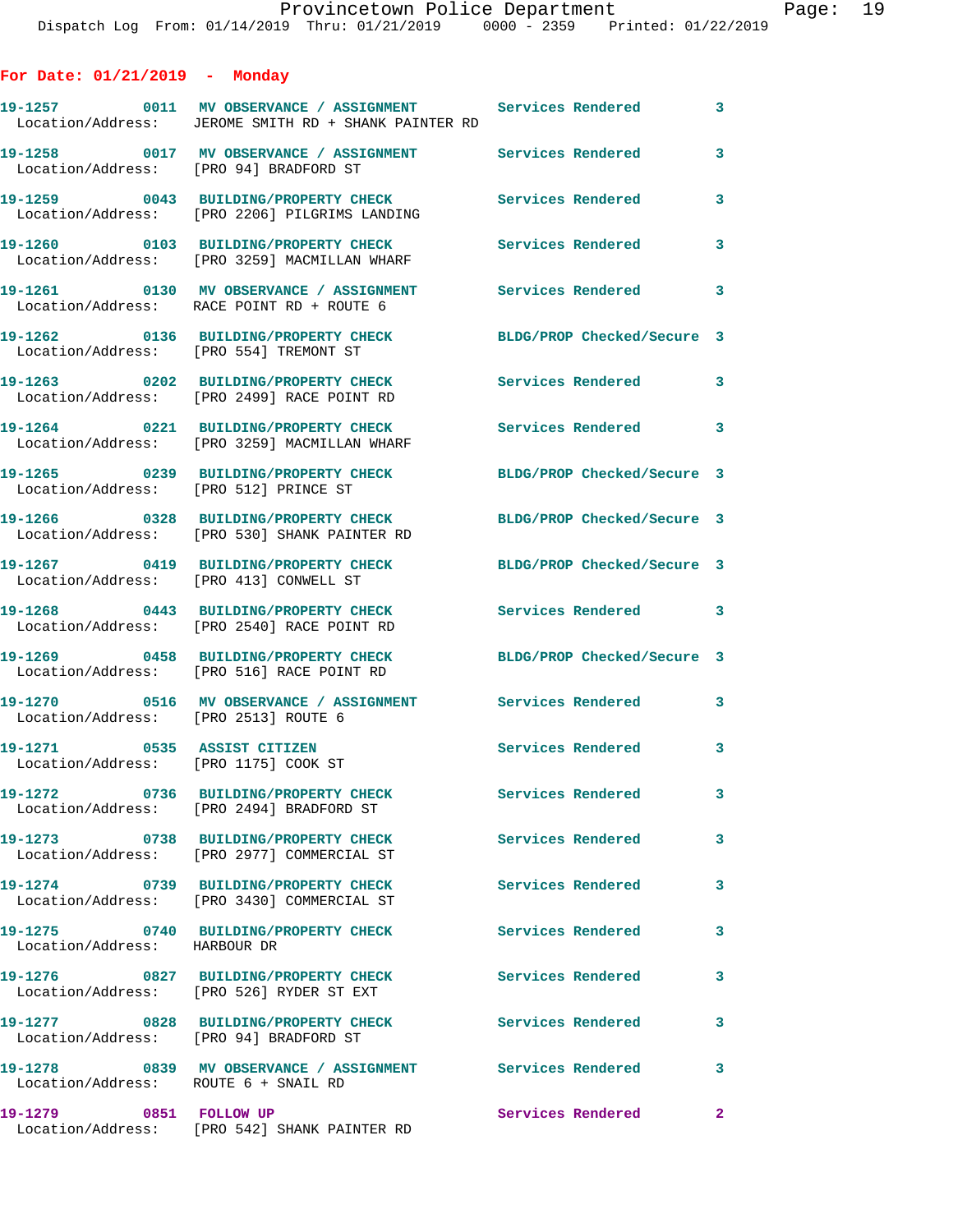|                                                                   | 19-1280 0854 MV OBSERVANCE / ASSIGNMENT Services Rendered 3<br>Location/Address: [PRO 3430] COMMERCIAL ST         |                            |                         |
|-------------------------------------------------------------------|-------------------------------------------------------------------------------------------------------------------|----------------------------|-------------------------|
| 19-1281 0919 ANIMAL CALL                                          | Location/Address: [PRO 379] COMMERCIAL ST                                                                         | <b>Services Rendered</b>   | $\mathbf{2}$            |
|                                                                   | 19-1283 1018 ASSIST DEPARTMENT / MUTUAL AID Referred to Other Agency 3<br>Location/Address: [PRO 2770] MASONIC PL |                            |                         |
|                                                                   | 19-1284 1022 BUILDING/PROPERTY CHECK<br>Location/Address: [PRO 2540] RACE POINT RD                                | <b>Services Rendered</b>   | $\overline{\mathbf{3}}$ |
| 19-1285 1022 MV DISABLED<br>Location/Address: [PRO 2521] ROUTE 6  |                                                                                                                   | Services Rendered          | $\overline{2}$          |
|                                                                   | 19-1286 1050 LOST PROPERTY<br>Location/Address: [PRO 542] SHANK PAINTER RD                                        | <b>Services Rendered</b>   | 3                       |
|                                                                   | 19-1287 1108 BUILDING/PROPERTY CHECK<br>Location/Address: [PRO 447] JEROME SMITH RD                               | BLDG/PROP Checked/Secure 3 |                         |
| 19-1288 1150 ASSIST CITIZEN<br>Location/Address: SHANK PAINTER RD |                                                                                                                   | Services Rendered          | $\overline{\mathbf{3}}$ |
| Location/Address: ROUTE 6 + SNAIL RD                              | 19-1289 1154 MV OBSERVANCE / ASSIGNMENT Services Rendered                                                         |                            | $\overline{\mathbf{3}}$ |
|                                                                   | 19-1290 1159 MEDICAL EMERGENCY<br>Location/Address: [PRO 440] HARRY KEMP WAY                                      | Transported to Hospital 1  |                         |
| 19-1291 1315 ASSIST CITIZEN                                       | Location/Address: [PRO 542] SHANK PAINTER RD                                                                      | SPOKEN TO                  | 3                       |
|                                                                   | 19-1292 1315 ASSIST CITIZEN<br>Location/Address: [PRO 523] COMMERCIAL ST                                          | Services Rendered          | 3                       |
| 19-1293 1316 ASSIST CITIZEN                                       | Location/Address: [PRO 542] SHANK PAINTER RD                                                                      | SPOKEN TO                  | 3                       |
| 19-1294 1330 HAZARDS                                              | Location/Address: [PRO 1909] COMMERCIAL ST                                                                        | Services Rendered 2        |                         |
|                                                                   | 19-1295 1404 MV OBSERVANCE / ASSIGNMENT Services Rendered<br>Location/Address: [PRO 3296] SHANK PAINTER RD        |                            | 3                       |
|                                                                   | 19-1296 1531 MV OBSERVANCE / ASSIGNMENT Services Rendered<br>Location/Address: [PRO 3430] COMMERCIAL ST           |                            | 3                       |
|                                                                   | 19-1297 1614 BUILDING/PROPERTY CHECK Services Rendered 3<br>Location/Address: [PRO 526] RYDER ST EXT              |                            |                         |
|                                                                   | 19-1298 1627 ASSIST DEPARTMENT / MUTUAL AID Referred to Other Agency 3<br>Location/Address: [TRU 202] SHORE RD    |                            |                         |
| 19-1299 1711 HAZARDS                                              | Location/Address: [PRO 542] SHANK PAINTER RD                                                                      | Referred to Other Agency 2 |                         |
|                                                                   | 19-1301 1713 COMPLAINT - GENERAL<br>Location/Address: [PRO 1245] SEASHORE PARK DR                                 | Services Rendered          | 3                       |
|                                                                   | 19-1300 1717 BUILDING/PROPERTY CHECK<br>Location/Address: [PRO 2490] PROVINCELANDS RD                             | <b>Services Rendered</b>   | 3                       |
|                                                                   | 19-1302 1733 BUILDING/PROPERTY CHECK<br>Location/Address: [PRO 2540] RACE POINT RD                                | Services Rendered          | 3                       |
|                                                                   | 19-1303 1748 BUILDING/PROPERTY CHECK<br>Location/Address: [PRO 2500] COMMERCIAL ST                                | <b>Services Rendered</b>   | 3                       |
| 19-1304                                                           | 1807 BUILDING/PROPERTY CHECK                                                                                      | Services Rendered 3        |                         |